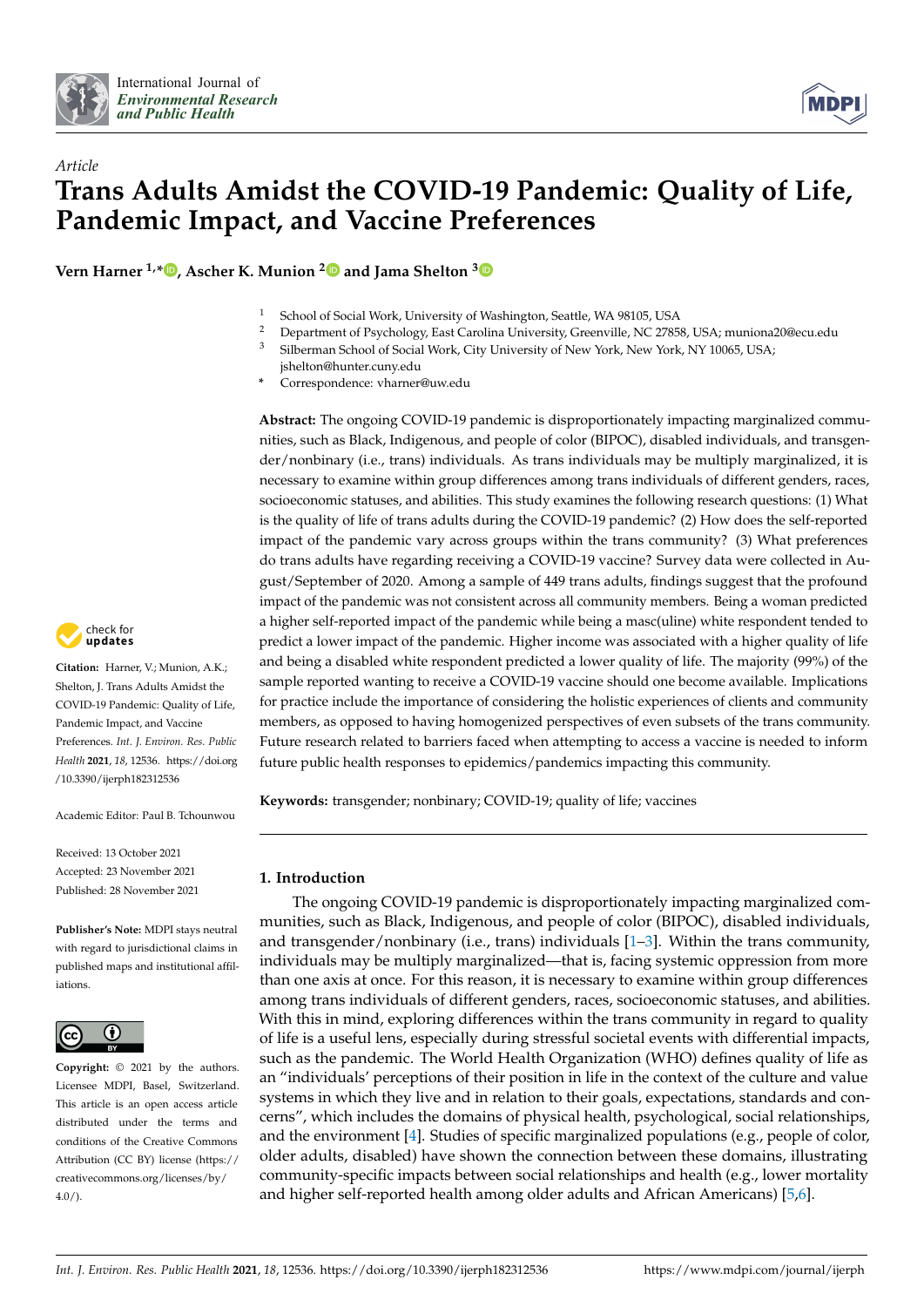Disparate outcomes in transgender physical and mental health are increasingly well documented by researchers. Trans populations have been shown to have multiple increased risk factors (i.e., lack of acceptance, mental illness), a lack of protective factors (i.e., accepting families, a sense of community), and unmet needs (i.e., culturally competent medical and social service provision) [\[7](#page-14-5)[–13\]](#page-14-6). Notably, the 2015 U.S. Trans Study (*n* = 27,715) found that 40% of transgender adults reported having attempted suicide at least once [\[11\]](#page-14-7).

Despite documented increased risk factors, including heightened risk for HIV, HPV, and other conditions [\[14–](#page-14-8)[16\]](#page-14-9), trans individuals may avoid seeking medical attention. Nearly a quarter of respondents in the U.S. Trans Survey reported not seeing a doctor when they needed to for fear of being mistreated [\[11\]](#page-14-7). While a growing body of literature examines the experiences of trans individuals and healthcare providers, relatively little is known regarding attitudes towards or access to vaccines in trans communities. Multiple studies have found trans individuals partake in vaccine research to do their part to protect their community [\[14,](#page-14-8)[15\]](#page-14-10). Andrasik and colleagues [\[14\]](#page-14-8) found that trans individuals ( $n = 13$ ) were more likely to maintain low HIV risk profiles and follow trial procedures than their cisgender (cis) counterparts ( $n = 681$ ). In one study ( $n = 3529$ ), Rutherford and colleagues [\[16\]](#page-14-9) found that, while more likely to report being vaccinated for HPV than their cis counterparts, trans respondents were also more likely to report being denied the HPV vaccination than sexual minority cis men in the sample (4.1% vs. 1.6%). In their qualitative examination assessing knowledge of HIV vaccines among trans women, Taylor et al. [\[15\]](#page-14-10) also identified barriers to HIV vaccine access, including fear of side effects or feeling excluded from biomedical research.

Trans individuals may also have lower access to or lack of trust in social services and healthcare due to lack of health insurance, poverty, a history of negative experiences, and/or lack of competent providers [\[17](#page-14-11)[–19\]](#page-14-12). This lack of access is compounded during the COVID-19 crisis, as gender-affirming medical treatments were often postponed due to healthcare systems having to limit capacity [\[20\]](#page-14-13). As receiving necessary gender-affirming surgeries has been shown to be associated with redacted mental health problems, this is a dual crisis pertaining to both the physical and mental wellbeing of trans individuals [\[21\]](#page-14-14). Continued hormone replacement therapy is also a concern during the pandemic, as medical support and hormone access may wane [\[22\]](#page-14-15). Despite difficulties in accessing healthcare during the pandemic, there is some evidence that, through the availability of telehealth appointments, some trans individuals were able to initiate or continue their gender-affirming care in 2020 [\[23\]](#page-14-16).

The COVID-19 pandemic provides a unique environment with unknown consequences for our mental and physical wellbeing. Social relationships (which may be impacted by social distancing) have been shown to have a causal association with positive health outcomes [\[24](#page-14-17)[–26\]](#page-14-18). This research has shown the impact of social networks and support on both physical and mental health. High levels of social capital, that trans individuals might lack, have been linked to lower mortality rates and positive perceptions of health [\[27](#page-14-19)[,28\]](#page-14-20). During a crisis like COVID-19, social support, coping, and resilience play an integral role in buffering the extreme levels of stress and anxiety faced by both the general population and marginalized communities such as trans, BIPOC, and/or disabled [\[29](#page-15-0)[,30\]](#page-15-1). Umucu and Lee [\[31\]](#page-15-2) found that, in a sample of individuals with disabilities and/or chronic conditions (*n* = 269), perceived stress related to COVID-19 was positively associated with both adaptive and maladaptive coping strategies such as self-distraction, denial, substance use, behavioral disengagement, venting, planning, religion, and self-blame.

Additionally, multiple studies have identified the predictive nature of self-perceived general health of chronic disease, use of medical services, disability, and mortality [\[5,](#page-14-3)[6](#page-14-4)[,32](#page-15-3)[,33\]](#page-15-4). In a sample of 477 LGBTQ college students aged 19–25, Gonzales et al. [\[34\]](#page-15-5) found that 79.1% of trans respondents reported experiencing frequent mental distress during April–June 2020. Comparatively, 36.5% of cisgender LGB men and 58.4% of cisgender LGB women reported experiencing frequent mental distress in the same time period. This study also found that nearly half (45.7%) of the sample reporting their immediate families—who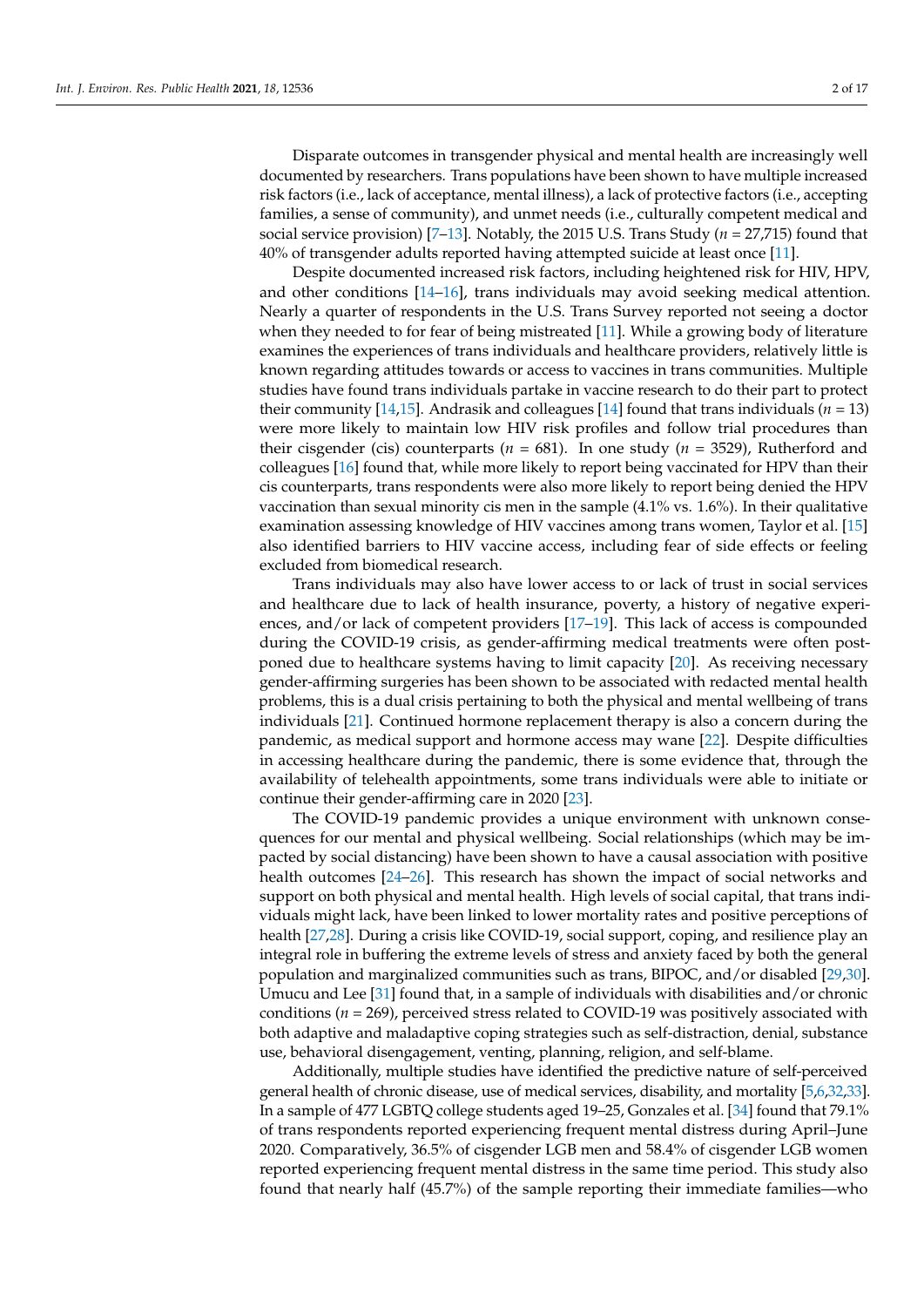they may or may not be quarantining with, did either not support or know about their LGBTQ identity. Studies of specific vulnerable populations (e.g., people of color, older adults, disabled) have shown community-specific impacts of the connection between social relationships and health [\[5,](#page-14-3)[6\]](#page-14-4). The lack of social connection due to quarantining or isolating during the COVID-19 pandemic has a unique impact on trans and queer populations, including youth, who may lose a sense of a queer/trans community as a result [\[35\]](#page-15-6). This impact may be even more exacerbated on immigrant, Latine, and broader BIPOC communities within the trans community who are especially targeted by anti-trans violence [\[36\]](#page-15-7). Although there are similarities between the ways cisgender sexual minorities (i.e., LGB) navigate mental/physical health, trans communities have experiences unique to them and, therefore, it is important for researchers to examine these issues through a trans-specific lens with a focus on within group differences [\[22](#page-14-15)[,37\]](#page-15-8).

This is the first pandemic of this magnitude faced by the trans community since the 1980s, which was prior to the social sciences recognizing and studying the trans community separately from the broader LGBTQ community. To that end, it is necessary for social science scholars to consider the experiences of trans individuals in the face of a global health crisis. The current study contributes to the sparse existing knowledge of the wellbeing of trans individuals during the COVID-19 pandemic by addressing the following research questions: (1) What is the quality of life of trans adults during the COVID-19 pandemic? (2) How does the self-reported impact of the pandemic vary across groups (e.g., race, gender, class, ability) within the trans community? (3) What preferences do trans adults have regarding receiving a COVID-19 vaccine?

# **2. Methods**

This cross-sectional survey was collected in August and September of 2020. Study data were collected and managed using REDCap electronic data capture tools hosted at the University of Washington [\[38,](#page-15-9)[39\]](#page-15-10). This study (STUDY00010863) was approved by the University of Washington Institutional Review Board on 4 August 2020 and respondents completed an informed consent.

#### *2.1. Sample and Recruitment*

Participant include adults (18+) who are transgender, nonbinary, and/or some other gender minority or who have a history of transitioning their gender. Respondents were also required to read/write in English and access the survey online. Using g\* power, with alpha set at 0.05, power (1-beta) set at 0.80, and assuming a small effect size ( $f^2 = 0.1$ ), a sample size of 81 determined to be necessary to detect significance on the least-powered parameter in the intended analyses (betas in the multiple regression). Recruitment was conducted via social media (i.e., Facebook groups, ads on Instagram/Facebook) and professional/community networks (i.e., LGBTQ Caucus of Faculty & Students in Social Work listserv). Respondents were able to enter a raffle for a chance of one of five \$25 gift cards.

#### *2.2. Measures*

To address the research questions related to COVID-19, 55 variables of the larger dataset of 256 variables are included. Additional QOL, community belonging, and social support data not related to COVID-19 and constituting the additional 200 variables collected to assess other hypotheses—are not examined in these analyses. The current study includes 26 demographic variables such as age, gender, race, relationship status, political identity, gender expression, and disability status. Demographic variables were informed by the Behavioral Risk Factor Surveillance System (BRFSS) [\[40\]](#page-15-11) and the U.S. Trans Survey [\[11\]](#page-14-7). Additionally, items related directly to the COVID-19 pandemic and respondent QOL were included and are detailed below.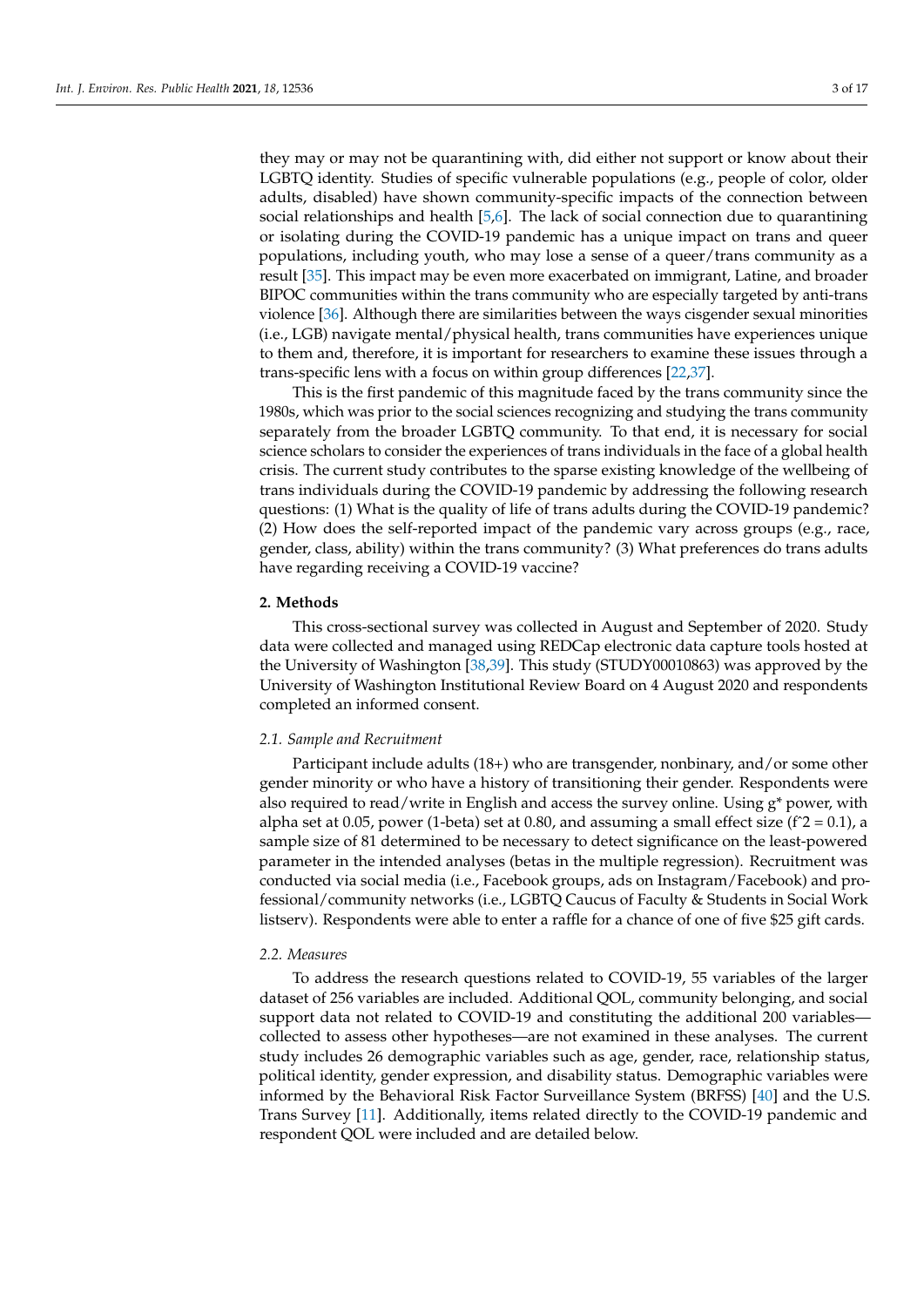### 2.2.1. BRFSS

Utilizing 13 items from the BRFSS [\[40\]](#page-15-11), respondents were asked about their health and wellbeing, access to services, and social determinants of health. This included disability status, access to health insurance, and satisfaction with the healthcare they have received in the past year.

#### 2.2.2. WHOQOL

Utilizing a selection of Likert scale items from the WHOQOL-BREF [\[4\]](#page-14-2) respondents were asked questions pertaining to the four domains of QOL, as defined by the WHO (i.e., physical health, psychological, social relationships, and environment). For example, respondents were asked how safe they feel in their daily life, how often they had negative feelings in the past two weeks, and how satisfied they were with the quality of their sleep and sex life in the past two weeks.

# 2.2.3. COVID-19

Respondents were asked about the impact of COVID-19 on their lives and their preferences around a vaccine (i.e., if/when/how they would want to receive it). This also included items asking how many days they had cared for someone or worked outside their home in the past month.

#### *2.3. Analysis*

Proportions of missing data ranged from 2.67% (*n =* 12) (sexual orientation) to 22.27% (*n =* 100) (number of times visited a health professional in past year). Missing data was handled via generation of 50 imputation files using the mice package's predictive mean matching in  $R$  [\[41,](#page-15-12)[42\]](#page-15-13). Descriptive statistics, visual inspection of the data, and iteration histories were examined to ensure convergence. Relative efficiency was above 0.95 for all analyses indicating effective imputation. All analyses excluding descriptive statistics were performed on the imputed sample using SPSS 28 [\[43\]](#page-15-14).

#### **3. Results**

#### *3.1. Describing the Sample*

Respondents include 449 individuals from 38 states (plus Washington D.C.), (*n =* 371) and 12 countries (including the United States). While 45 respondents indicated they lived in a country other than the United States, 27 of these were from Canada. Other countries included in the study (i.e., England, Norway, Korea, Argentina, Australia, Germany, Ireland, Scotland, Spain) were only represented by 1 to 7 respondents each. While all respondents were trans (including binary, nonbinary, and culturally specific identities), when asked to indicate which simplified gender category they most identified with, 279 (62.14%) respondents indicated they most identified as nonbinary, 114 (25.39%) as men, 51 (11.36%) as women, and 5 (1.11%) as a culturally specific gender. The sample was majority white (*n =* 335, 74.61%) or bi/multiracial (*n =* 64, 14.25%) (Table [1\)](#page-4-0).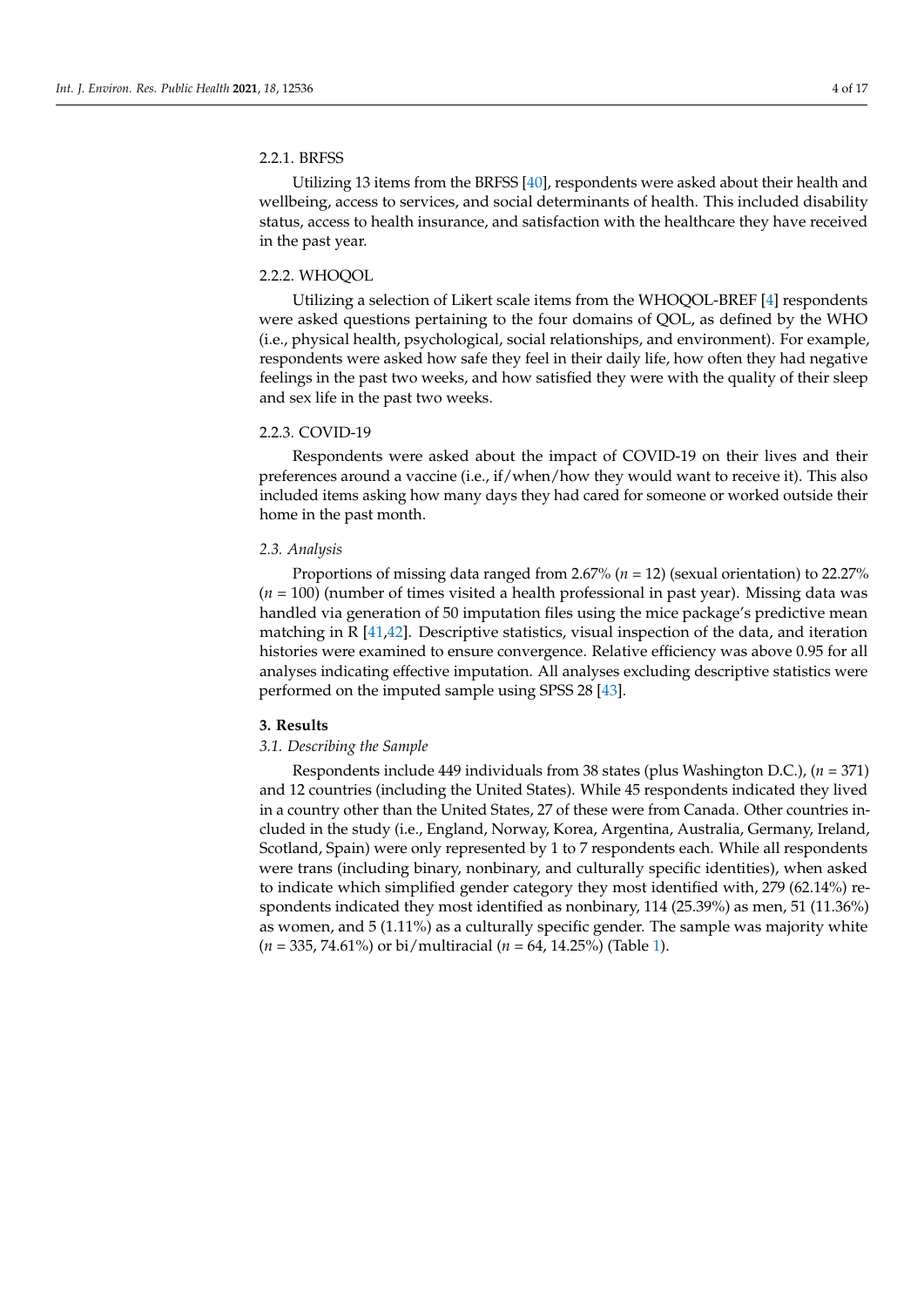| Race/Ethnicity        | $\boldsymbol{n}$ | $\%$    |
|-----------------------|------------------|---------|
| Alaska Native         | 1<br>T           | $0.2\%$ |
| Asian                 | 13               | $2.9\%$ |
| <b>Black</b>          | 7                | 1.6%    |
| Latine                | 7                | 1.6%    |
| MiddleEastern         | 1<br>л.          | $0.2\%$ |
| <b>NativeAmerican</b> | $\overline{2}$   | $0.4\%$ |
| PacificIslander       | 1                | $0.2\%$ |
| White                 | 332              | 73.9%   |
| NotListed             | 1                | $0.2\%$ |
| Decline               | 3                | $0.7\%$ |
| Bi/Multi              | 65               | 14.5%   |
| Missing               | 16               | $3.6\%$ |
| Total                 | 449              | 100.0%  |

<span id="page-4-0"></span>**Table 1.** Respondent racial/ethnic identity.

The mean age was 31.69 years and 65.92% (*n =* 296) were disabled and/or chronically ill. While 77.28% (*n =* 347) had completed an associates, bachelors, masters, or doctorate degree, 37.19% (*n =* 167) earned less than \$20,000/year and 65.70% (*n =* 295) earned less than \$40,000/year in 2019. Age was moderately correlated to income  $(r(447) = 0.29, p < 0.001)$ , with the average age of those earning \$75,000/year or more was 37.65 years, while the average age of those earning under \$25,000/year was 29.51 years. When asked about their activity over the last month, 7% reported caring for someone else and 23% reported having worked outside their home for 14 or more days. Nine percent (*n =* 42) reported being unemployed due to the pandemic and 10% (*n =* 47) reported being unemployed due to other reasons. While the majority of the sample (*n =* 371, 82.63%) had begun transitioning (i.e., socially, legally, and/or medically aligning their gender) or had reached all of their transition goals, about two thirds of the sample (*n =* 296, 65.92%) were out to most people, almost everyone, or everyone in their lives. Additional demographic information of the sample is presented in Table [A1](#page-12-0) in Appendix [A.](#page-12-1)

A quality of life score was computed using eight items from the WHOQOL-BREF measure, with a maximum score of 37 possible. Respondent's QOL scores ranged from 15–31 (sd = 2.944, with a mean of 23.21 (Table [2\)](#page-4-1)).

| Variable               | Mean QOL | Min | Max | Range | <b>SD</b> |
|------------------------|----------|-----|-----|-------|-----------|
| Total Sample           | 23.21    | 15  | 31  | 16    | 2.944     |
| Women                  | 22.88    | 17  | 30  | 13    | 3.275     |
| Men                    | 23.46    | 16  | 31  | 15    | 2.748     |
| Nonbinary              | 23.18    | 15  | 29  | 14    | 2.948     |
| White                  | 23.13    | 16  | 30  | 14    | 2.861     |
| <b>BIPOC</b>           | 23.50    | 15  | 31  | 16    | 3.137     |
| Income $<$ 25 k        | 22.92    | 15  | 30  | 15    | 3.097     |
| Income between 25–40 k | 22.99    | 15  | 31  | 16    | 3.210     |
| Income between 40–75 k | 23.72    | 17  | 31  | 14    | 2.560     |
| Income $>75$ k         | 23.74    | 18  | 31  | 13    | 2.727     |
| Disabled               | 22.67    | 15  | 31  | 16    | 2.983     |

<span id="page-4-1"></span>**Table 2.** QOL descriptive statistics.

### *3.2. Predicting COVID-19 Impact & Quality of Life*

Quality of life and self-reported impact of COVID-19 were found to be negatively correlated ( $r(447) = -0.111$ ,  $p = 0.046$ ), indicating an association between higher quality of life and lower impact of the pandemic. Quality of life was also positively correlated with annual individual income ( $r(447) = 0.123$ ,  $p = 0.018$ ). Additionally, being disabled and/or chronically ill was negatively correlated with quality of life  $(r(447) = -0.248, p < 0.001)$  and positively correlated with self-reported impact of the pandemic ( $r(447) = 0.116$ ,  $p = 0.044$ ).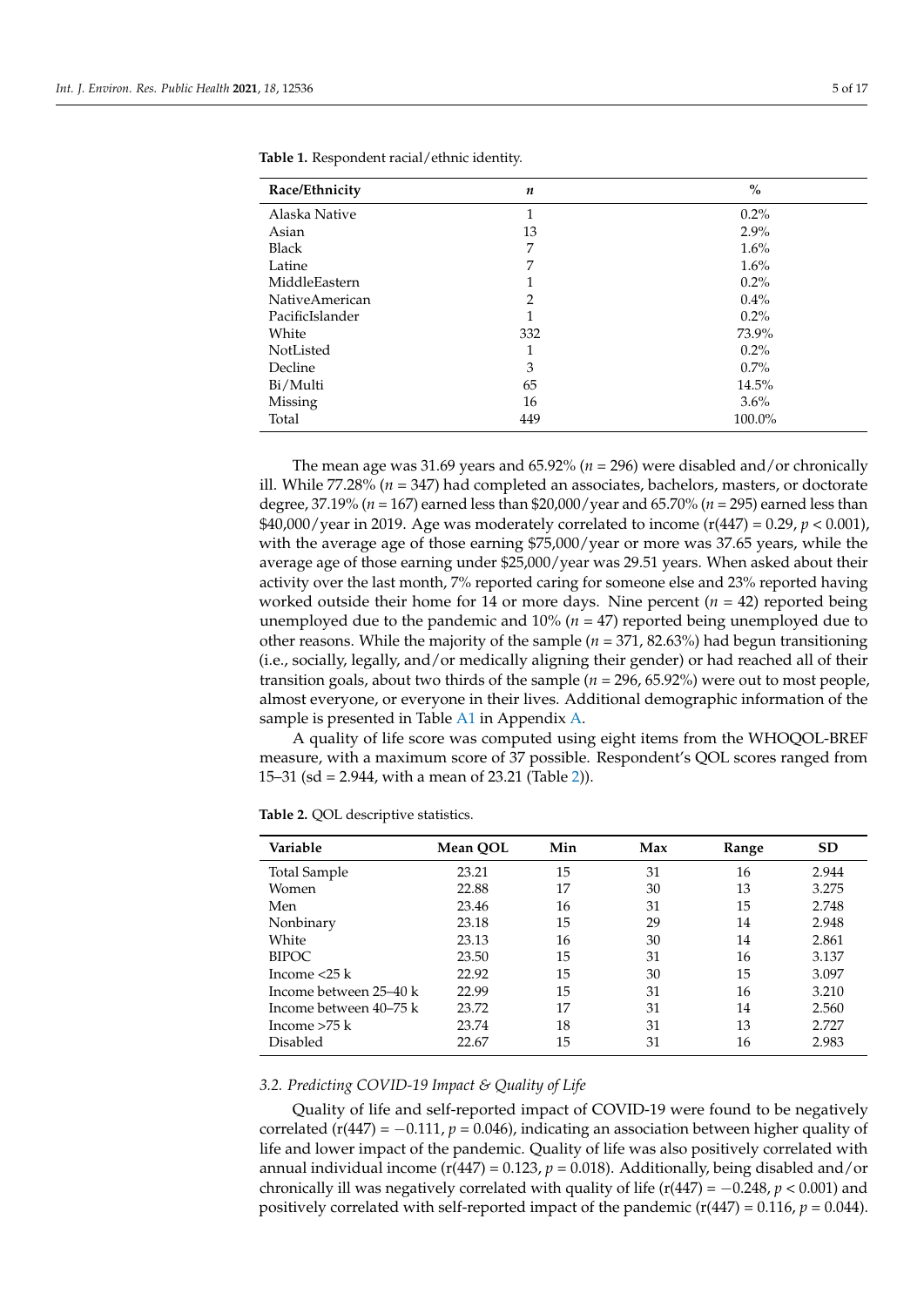Multiple linear regression models predicting the self-reported impact of COVID-19 were created. All efficiencies were reported at 0.95 or above. First, the variables of age, individual income (in U.S. dollars), gender, and race  $(0 = \text{white}, 1 = \text{BIPOC})$  were tested as predictors. In the model predicting COVID-19 impact  $(R2 = 0.024, F(1449) = 0.272$ , *p* = 0.047), only being a woman significantly predicted a higher self-reported impact of the pandemic (Table [3\)](#page-5-0).

<span id="page-5-0"></span>**Table 3.** Predicting COVID-19 impact by demographics.

| Predictor    | b        | <b>SE</b> | 95% CI                                                                                                                                                     |          | v            |
|--------------|----------|-----------|------------------------------------------------------------------------------------------------------------------------------------------------------------|----------|--------------|
| (constant)   | 3.292    | 0.179     | 2.94, 3.64                                                                                                                                                 | 18.405   | $<0.001$ *** |
| Age          | 0.003    | 0.005     | $-0.01, 0.01$                                                                                                                                              | 0.558    | 0.577        |
| Income       | $-0.011$ | 0.008     | $-0.03, 0.01$                                                                                                                                              | $-1.333$ | 0.182        |
| Women        | 0.272    | 0.137     | 0.00, 0.54                                                                                                                                                 | 1.984    | $0.047*$     |
| Nonbinary    | 0.170    | 0.090     | $-0.01, 0.35$                                                                                                                                              | 1.886    | 0.059        |
| <b>BIPOC</b> | $-0.128$ | 0.089     | $-0.30, 0.05$<br>$\mathbf{M}$ is a set of $\mathbf{M}$ is a set of $\mathbf{M}$ is a set of $\mathbf{M}$ is a set of $\mathbf{M}$ is a set of $\mathbf{M}$ | $-1.443$ | 0.149        |

Note: Gender was represented as two dummy variables with men serving as the reference group. \* significant at the  $p < 0.05$  level. \*\*\* significant at the  $p < 0.001$  level.

To compare predictors of QOL and the impact of the pandemic, the variables of age, individual income (in U.S, dollars), gender, and race were tested as predictors of QOL. In the model predicting QOL (R2 = 0.033, F(1449) = 0.085,  $p = 0.006$ ), only income significantly predicted higher QOL (Table [4\)](#page-5-1).

<span id="page-5-1"></span>**Table 4.** Predicting QOL by demographics.

| Predictor    | b        | SЕ    | 95% CI        |          | v            |
|--------------|----------|-------|---------------|----------|--------------|
| (constant)   | 23.555   | 0.689 | 22.2, 24.91   | 34.171   | $<0.001$ *** |
| Age          | $-0.030$ | 0.017 | $-0.06, 0$    | $-1.761$ | 0.078        |
| Income       | 0.085    | 0.031 | 0.03, 0.15    | 2.769    | $0.006$ **   |
| Women        | $-0.645$ | 0.551 | $-1.73, 0.44$ | $-1.170$ | 0.242        |
| Nonbinary    | $-0.359$ | 0.348 | $-1.04, 0.32$ | $-1.033$ | 0.302        |
| <b>BIPOC</b> | 0.414    | 0.351 | $-0.28$ , 1.1 | 1.178    | 0.239        |

Note: Gender was represented as two dummy variables with men serving as the reference group. \*\* Significant at the  $p < 0.01$  level. \*\*\* Significant at the  $p < 0.001$  level.

Next, the variables of QOL, being disabled/chronically ill, fem(me), and the degree to which the respondent was out as trans to others were tested as predictors of the selfreported impact of the pandemic. In the model predicting COVID-19 impact (R2 = 0.024,  $F(1449) = 2.736$ ,  $p = 0.081$ ), no predictors reached statistical significance (Table [5\)](#page-5-2).

<span id="page-5-2"></span>

| Predictor                                 | b        | SЕ    | $95\%$ CI     |          | v            |
|-------------------------------------------|----------|-------|---------------|----------|--------------|
| (constant)                                | 3.809    | 0.384 | 3.05, 4.56    | 9.918    | $<0.001$ *** |
| OOL                                       | $-0.022$ | 0.015 | $-0.05, 0.01$ | $-1.466$ | 0.143        |
| <b>Disabled</b>                           | 0.143    | 0.096 | $-0.05, 0.33$ | 1.491    | 0.137        |
| Fem(me)                                   | 0.068    | 0.085 | $-0.10, 0.24$ | 0.802    | 0.423        |
| Degree of being out as<br>trans to others | $-0.009$ | 0.024 | $-0.06, 0.04$ | $-0.390$ | 0.696        |

\*\*\* Significant at the  $p < 0.001$  level.

#### *3.3. Results by Race, Ability, and Gender*

Gender identities (i.e., man, woman, nonbinary) and gender expressions (i.e., whether someone was masc(uline), fem(me), or androgynous) were found to be correlated with one another (Table [6\)](#page-6-0). Gender expression categories were not mutually exclusive, as respondents may have fluid or multi-faceted ways of presenting themselves. Both odds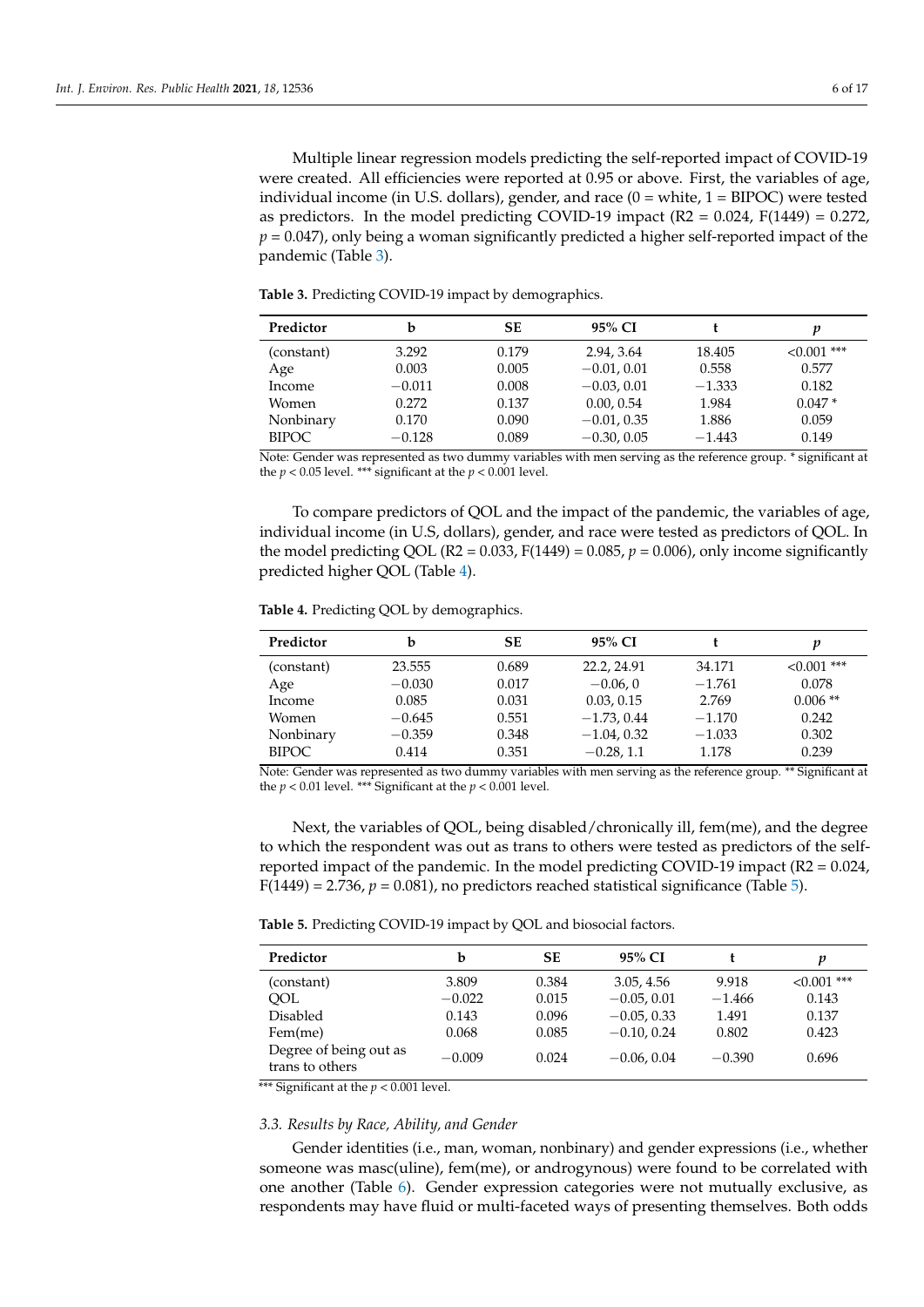ratios using a logistic regression and linear regression were used to examine intersectional experiences based on race, ability, and gender expression. While highly correlated, we utilized gender expression in subsequent analyses, since it is likely more consistent with social perceptions of individuals' genders and may, therefore, have larger influence on how individuals are treated by others (as compared to internal gender identity).

| Variable | Men        | Masc       | Enby       | Andro      | Women     |
|----------|------------|------------|------------|------------|-----------|
| Masc     | $0.385**$  |            |            |            |           |
| Enby     | $-0.767**$ | $-0.196**$ |            |            |           |
| Andro    | $-0.355**$ | $-0.137**$ | $0.443**$  |            |           |
| Women    | $-0.208**$ | $-0.232**$ | $-0.468**$ | $-0.185**$ |           |
| Fem      | $-0.292**$ | $-0.395**$ | $0.021$ ** | $-0.041**$ | $0.371**$ |

<span id="page-6-0"></span>**Table 6.** Correlating gender identity and gender expression.

\*\* Correlation is significant at the 0.01 level (2-tailed).

Dummy variables for fem(me) BIPOC ( $n = 29, 6.4\%$ ), masc(uline) white ( $n = 172, 38.3\%$ ), masc(uline) BIPOC (*n =* 53, 11.8%), fem(me) white (*n =* 97, 21.6%), white and disabled (*n =* 216, 48.0%), BIPOC and disabled (*n =* 76, 17%), BIPOC, nondisabled white (*n =* 118, 26.28%), and nondisabled BIPOC (*n =* 34, 7.57%) respondents in the sample were created so that the relationship between these groups and independent variables of interest could be examined (Table [7\)](#page-6-1). Though some groups had slightly higher or lower odds of being low income, they failed to reach significance. While masc(uline) BIPOC respondents had 56% higher odds ( $p = 0.043$ ), disabled white and disabled BIPOC respondents had lower odds (45% (*p* < 0.001) and 27% (*p* = 0.009), respectively) of reporting feeling "very much" or "extremely safe" in their daily life during the past two weeks.

<span id="page-6-1"></span>**Table 7.** Predicting odds ratios for subgroups.

| Predictor                                                      | <b>OR</b> | 95% CI        | p             |  |  |  |  |  |
|----------------------------------------------------------------|-----------|---------------|---------------|--|--|--|--|--|
| Predicting low income (i.e., $\langle 25 \text{ k} \rangle$ ). |           |               |               |  |  |  |  |  |
| fem(me) BIPOC                                                  | 1.9238    | 0.482, 3.405  | 0.620         |  |  |  |  |  |
| masc(uline) BIPOC                                              | 0.7549    | 0.197, 1.107  | 0.084         |  |  |  |  |  |
| masc(uline) white                                              | 0.8049    | 0.548, 1.353  | 0.516         |  |  |  |  |  |
| disabled white                                                 | 1.0561    | 0.778, 2.105  | 0.331         |  |  |  |  |  |
| disabled BIPOC                                                 | 1.4035    | 0.806, 5.453  | 0.129         |  |  |  |  |  |
| nondisabled BIPOC                                              | 0.9507    | 0.496, 4.175  |               |  |  |  |  |  |
| Predicting feeling "very" or "extremely" safe in daily life.   |           |               |               |  |  |  |  |  |
| fem(me) BIPOC                                                  | 0.7046    | 0.3410, 2.976 | 0.949         |  |  |  |  |  |
| masc(uline) BIPOC                                              | 1.561     | 1.028, 6.205  | $0.043*$      |  |  |  |  |  |
| masc(uline) white                                              | 1.1864    | 0.758, 1.889  | 0.442         |  |  |  |  |  |
| disabled white                                                 | 0.5505    | 0.233, 0.661  | $< 0.001$ *** |  |  |  |  |  |
| disabled BIPOC                                                 | 0.7298    | 0.109, 0.728  | $0.009**$     |  |  |  |  |  |
| nondisabled BIPOC                                              | 1.5701    | 0.196, 1.823  | 0.365         |  |  |  |  |  |

Note: The intersection between gender expression and race [represented by four categories: fem(me)BIPOC, masc(uline)BIPOC, fem(me)BIPOC, masc(uline)white] was analyzed using three dummy variables with fem(me) white respondents serving as the reference group. The intersection between ability and race (categorized into disabledwhite, disabledBIPOC, nondisabledwhite, nondisabledBIPOC) was represented by three dummy variables with nondisabled white respondents serving as the reference group for this analysis. \* Significant at the *p* < 0.05 level. \*\* Significant at the *p* < 0.01 level. \*\*\* Significant at the *p* < 0.001 level.

Next, QOL and COVID-19 impact were predicted using linear regression based on the above intersecting identity groups. In this model  $(R2 = 0.074, F(1449) = 5.893, p < 0.001)$ , disabled white respondents reported lower qualities of life ( $p < 0.001$ ) than other groups (Table [8\)](#page-7-0). In the model predicting COVID-19 impact (R2 =  $0.043$ , F(1449) =  $3.315$ ,  $p = 0.014$ ), being a masculine white respondent predicted reporting a lower impact of the pandemic (*p* = 0.025) (Table [9\)](#page-7-1).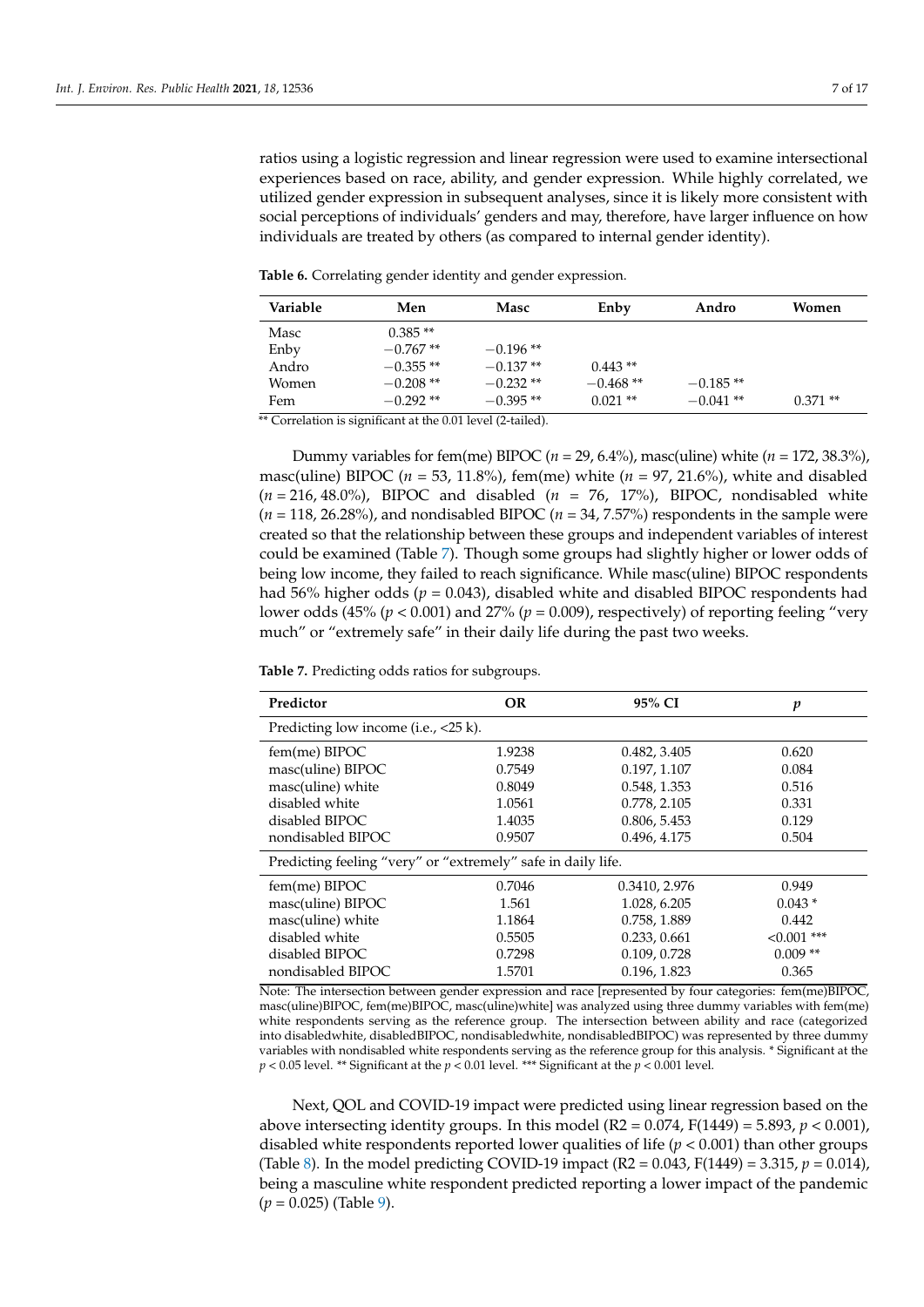| Predictor          | h        | <b>SE</b> | 95% CI           |          | p            |
|--------------------|----------|-----------|------------------|----------|--------------|
| (constant)         | 23.776   | 0.400     | 22.988, 24.565   | 59.380   | $<0.001$ *** |
| femmeBIPOC         | $-0.096$ | 0.700     | $-1.469, 1.277$  | $-0.137$ | 0.891        |
| mascWHITE          | 0.428    | 0.339     | $-0.237, 1.094$  | 1.262    | 0.207        |
| mascBIPOC          | 0.622    | 0.704     | $-0.760, 2.004$  | 0.884    | 0.377        |
| disabledBIPOC      | $-1.149$ | 0.664     | $-2.452, 0.153$  | $-1.731$ | 0.084        |
| disabledWHITE      | $-1.378$ | 0.370     | $-2.104, -0.653$ | $-3.728$ | $<0.001$ *** |
| nondisabled BIPOC- | 0.791    | 0.800     | $-0.779, 2.362$  | 0.989    | 0.323        |
|                    |          |           |                  |          |              |

<span id="page-7-0"></span>**Table 8.** Predicting QOL by intersecting identities.

Note: The intersection between gender expression and race [represented by four categories: fem(me)BIPOC, masc(uline)BIPOC, fem(me)BIPOC, masc(uline)white] was analyzed using three dummy variables with fem(me) white respondents serving as the reference group. The intersection between ability and race (categorized into disabledwhite, disabledBIPOC, nondisabledwhite, nondisabledBIPOC) was represented by three dummy variables with nondisabled white respondents serving as the reference group for this analysis. \*\*\* Significant at the *p* < 0.001 level.

<span id="page-7-1"></span>**Table 9.** Predicting COVID-19 impact by intersecting identities.

| Predictor         | b        | SЕ    | 95% CI           |          | p            |
|-------------------|----------|-------|------------------|----------|--------------|
| (constant)        | 3.465    | 0.094 | 3.280, 3.650     | 36.798   | $<0.001$ *** |
| femmeBIPOC        | 0.129    | 0.191 | $-0.245, 0.503$  | 0.676    | 0.499        |
| mascWHITE         | $-0.210$ | 0.094 | $-0.394, -0.026$ | $-2.239$ | $0.025*$     |
| mascBIPOC         | $-0.154$ | 0.168 | $-0.484, 0.175$  | $-0.920$ | 0.358        |
| disabledBIPOC     | $-0.011$ | 0.167 | $-0.338, 0.316$  | $-0.064$ | 0.949        |
| disabledWHITE     | 0.093    | 0.101 | $-0.104, 0.291$  | 0.928    | 0.354        |
| nondisabled BIPOC | $-0.399$ | 0.204 | $-0.799, 0.001$  | $-1.957$ | 0.051        |

Note: The intersection between gender expression and race [represented by four categories: fem(me)BIPOC, masc(uline)BIPOC, fem(me)BIPOC, masc(uline)white] was analyzed using three dummy variables with fem(me) white respondents serving as the reference group. The intersection between ability and race (categorized into disabledwhite, disabledBIPOC, nondisabledwhite, nondisabledBIPOC) was represented by three dummy variables with nondisabled white respondents serving as the reference group for this analysis. \* Significant at the *p* < 0.05 level. \*\*\* Significant at the *p* < 0.001 level.

#### *3.4. Vaccine Preferences*

Utilizing non-mutually exclusive items, respondents were asked about their preferences regarding receiving a COVID-19 vaccine (Table [10\)](#page-8-0). Overall, 98.9% (*n =* 444) of the sample (99.6% of white respondents and 96.7% of BIPOC respondents) reported they would want to receive a vaccine should it become available. While just over a third of respondents (36.5%, *n =* 164) indicated they would want to receive a COVID-19 vaccine as soon as possible (37.9% of white respondents and 32.4% of BIPOC respondents), a third of respondents ( $n = 150, 33.4\%$ ) reported they would only want to receive it after side effects had been shown to be minimal or manageable. Additionally, a third of respondents  $(33.0\%, n = 148)$  reported they would only want to receive the vaccine after other, more vulnerable groups (such as chronically ill individuals or older adults) had been able to receive it. While 12.7% of respondents (*n =* 57) would prefer to wait until it had been used by others for at least one month, 9.1% (*n =* 41) and 2.2% (*n =* 10) of the sample would prefer to wait 6 months or a year, respectively. Only 0.4% of the sample (*n =* 2) would only want to receive it if available via nasal spray instead of a shot.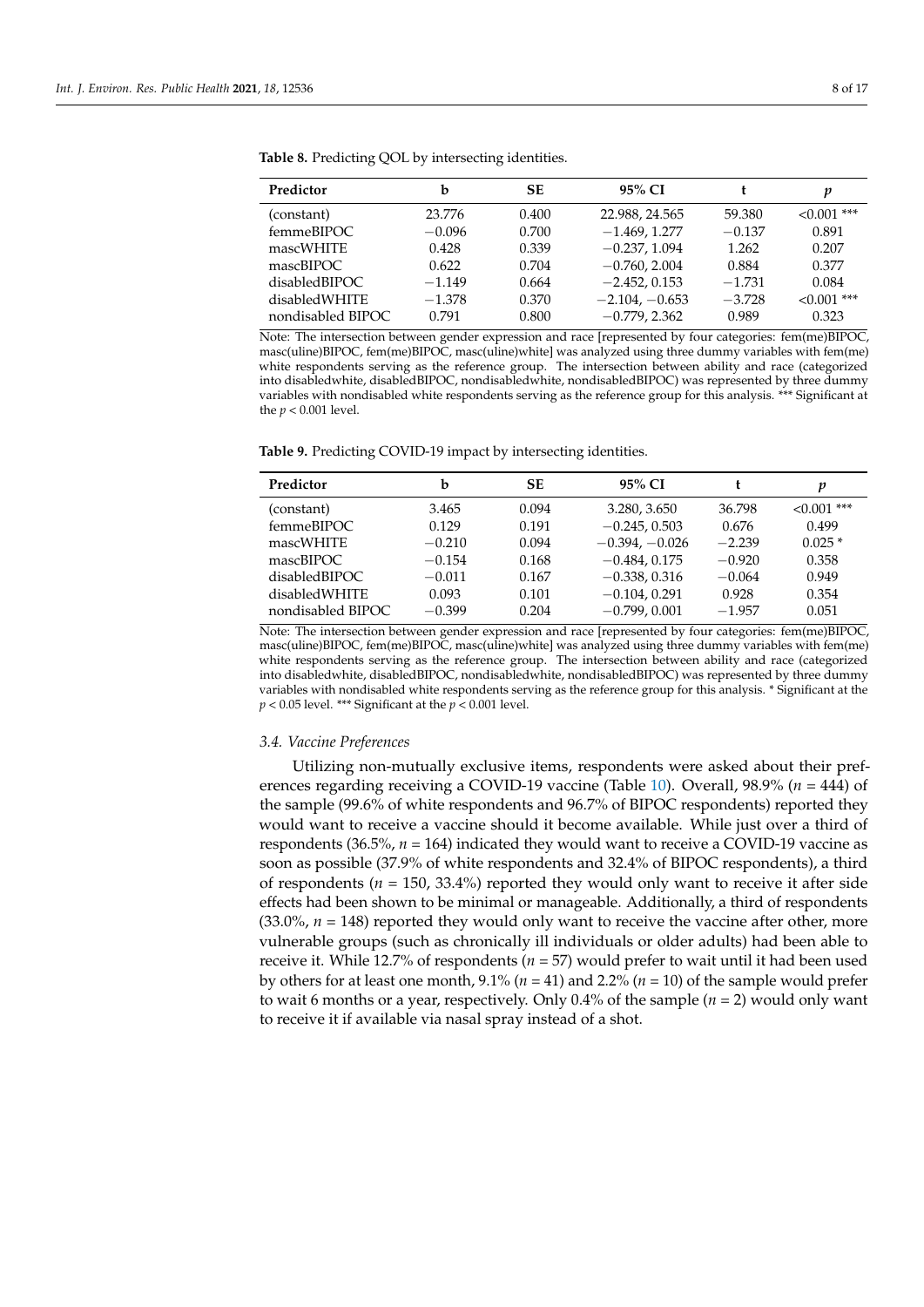| Variable           |                                  |                  | <b>ASAP</b> |                  | Minimum<br><b>Side Effects</b>     |                  | <b>After More</b><br><b>Vulnerable Groups</b> | <b>Total</b> |               |  |
|--------------------|----------------------------------|------------------|-------------|------------------|------------------------------------|------------------|-----------------------------------------------|--------------|---------------|--|
|                    |                                  | $\boldsymbol{n}$ | $\%$        | $\boldsymbol{n}$ | $\mathbf{O}_{\mathbf{O}}^{\prime}$ | $\boldsymbol{n}$ | $\%$                                          | n            | $\frac{1}{2}$ |  |
| Age.               |                                  |                  |             |                  |                                    |                  |                                               |              |               |  |
|                    | $18 - 24$                        | 26               | 29.21%      | 33               | 37.08%                             | 33               | 37.08%                                        | 89           | 19.82%        |  |
|                    | $25 - 34$                        | 93               | 40.43%      | 77               | 33.48%                             | 79               | 34.35%                                        | 230          | 51.22%        |  |
|                    | $35 - 44$                        | 35               | 39.33%      | 25               | 28.09%                             | 26               | 29.21%                                        | 89           | 19.82%        |  |
|                    | $45+$                            | 10               | 24.39%      | 15               | 36.59%                             | 10               | 24.39%                                        | 41           | 9.13%         |  |
| Gender.            |                                  |                  |             |                  |                                    |                  |                                               |              |               |  |
|                    | women                            | 18               | 35.29%      | 18               | 35.29%                             | 12               | 23.53%                                        | 51           | 11.36%        |  |
|                    | men                              | 40               | 35.09%      | 43               | 37.72%                             | 37               | 32.46%                                        | 114          | 25.39%        |  |
|                    | nonbinary                        | 106              | 37.32%      | 89               | 31.34%                             | 99               | 34.86%                                        | 284          | 63.25%        |  |
| Race.              |                                  |                  |             |                  |                                    |                  |                                               |              |               |  |
|                    | White                            | 127              | 37.91%      | 115              | 34.33%                             | 119              | 35.52%                                        | 335          | 74.61%        |  |
|                    | <b>BIPOC</b>                     | 36               | 32.43%      | 34               | 30.63%                             | 28               | 25.23%                                        | 111          | 24.72%        |  |
|                    | Disabled and/or Chronically Ill. |                  |             |                  |                                    |                  |                                               |              |               |  |
|                    | yes                              | 116              | 39.19%      | 112              | 37.84%                             | 103              | 34.80%                                        | 296          | 65.92%        |  |
|                    | no                               | 48               | 31.37%      | 38               | 24.84%                             | 45               | 29.41%                                        | 153          | 34.08%        |  |
| Income.            |                                  |                  |             |                  |                                    |                  |                                               |              |               |  |
|                    | Under 25 k                       | 66               | 32.04%      | 70               | 33.98%                             | 72               | 34.95%                                        | 206          | 45.88%        |  |
|                    | over 75 k                        | 23               | 45.10%      | 14               | 27.45%                             | 13               | 25.49%                                        | 51           | 11.36%        |  |
|                    | Live in the U.S.                 |                  |             |                  |                                    |                  |                                               |              |               |  |
|                    | yes                              | 145              | 36.16%      | 137              | 34.16%                             | 130              | 32.42%                                        | 401          | 89.31%        |  |
|                    | no                               | 19               | 39.58%      | 13               | 27.08%                             | 18               | 37.50%                                        | 48           | 10.69%        |  |
| Health conditions. |                                  |                  |             |                  |                                    |                  |                                               |              |               |  |
|                    | neither                          | 14               | 12.28%      | 9                | 7.89%                              | 10               | 8.77%                                         | 114          | 25.39%        |  |
|                    | mental                           | 84               | 44.92%      | 78               | 41.71%                             | 85               | 45.45%                                        | 187          | 41.65%        |  |
|                    | physical                         | 3                | 27.27%      | $\overline{7}$   | 63.64%                             | 4                | 36.36%                                        | 11           | 2.45%         |  |
|                    | both                             | 63               | 45.99%      | 56               | 40.88%                             | 49               | 35.77%                                        | 137          | 30.51%        |  |
| Total              |                                  | 164              | 36.53%      | 150              | 33.41%                             | 148              | 32.96%                                        | 449          | 100%          |  |

<span id="page-8-0"></span>**Table 10.** Vaccine preferences by demographics.

Almost half (45.99%, *n =* 63) of individuals with both mental and physical health conditions would prefer to receive the vaccine as soon as possible, while only 12.3% (*n =* 14) of individuals with neither physical nor mental health conditions would opt to do so. Additionally, individuals with both physical and mental health conditions (*n =* 56, 40.9%) reported preferring to wait until the vaccine had been shown to have minimal side effects (as compared to 7.9%,  $n = 9$  of those without health conditions).

While almost half ( $n = 23, 45.1\%$ ) of respondents who earned \$75,000/year would prefer to receive a vaccine as soon as possible, only 25.5% (*n* = 13) would wait until other, more vulnerable groups had received it. Almost half (*n =* 85, 45.5%) of individuals with only mental health conditions (with no physical health conditions) reported preferring to wait until other, more vulnerable groups had received a vaccine, though a similar number of these individuals reported wanting to receive the vaccine ASAP (*n =* 84, 44.9%) or after minimal side effects had been shown (*n =* 78, 41.7%). Roughly a third of the BIPOC in the sample  $(n = 84, 44.9\%)$  reported wanting to be vaccinated as soon as possible  $(n = 36, 32.4\%)$ , while 30.6% (*n =* 34) would want to wait until minimal side effects had been shown.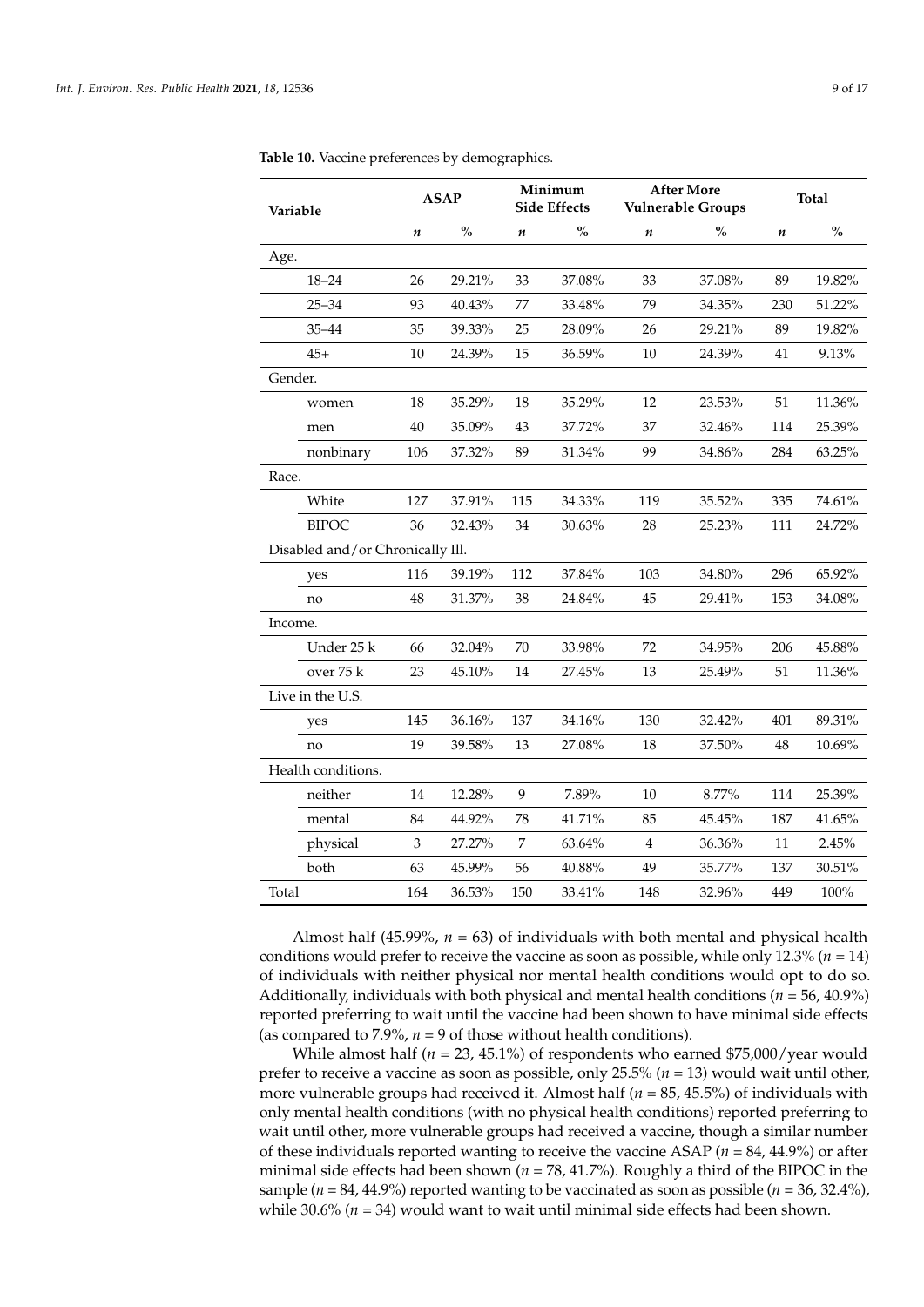# **4. Discussion**

This study sought to examine the quality of life and vaccine preferences of trans adults during a snapshot of a global pandemic. Given the dearth of literature on vaccine preferences among trans individuals, this study makes an important contribution to the existing literature. Collected during August and September of 2020, these findings suggest that, while the COVID-19 pandemic profoundly impacted the trans community, this impact was not consistent across all community members. As reflected in many other studies, trans individuals of different identities do not move through the world as one identity at a time [\[9](#page-14-21)[,11](#page-14-7)[,22](#page-14-15)[,34](#page-15-5)[,37\]](#page-15-8). For this reason, analytic methods to consider multiple axes of identity/experience at once were used. In addition to informing provider-client interactions, findings from this study can be used to inform vaccine booster roll-out, programs in response to the COVID-19 pandemic or other crises, and health-related policy.

After COVID cases reached a second peak in the U.S. in mid-July, they slowly decreased from July to mid-September (when they began increasing once more) [\[44\]](#page-15-15). On 31 August 2020, the 7-day average number of new cases in the U.S. was 41,6000. However, the geographic region where respondents were residing at the time of data collection had a variety of policies and practices in place in response to the pandemic. The states with the most respondents included: Washington (*n* = 122), Illinois (*n* = 35), and California (*n* = 22). In California, COVID-19 positivity rates were hitting a record low in September, following outbreaks in state prisons and implementing the "Blueprint for a Safer Economy framework" the month before [\[45](#page-15-16)[,46\]](#page-15-17). Using the Blueprint framework, each county in California was assigned a risk-level tier based on positivity rate, adjusted case rate, and/or health equity metric [\[46,](#page-15-17)[47\]](#page-15-18). Though rates were lower than in July and August of 2020, as of 31 September 2020, 38 of the 58 counties were in Tier 1 [\[46](#page-15-17)[,47\]](#page-15-18). This tier indicated the virus was widespread and meant most schools were closed to in-person instruction, there were more than 10 daily new cases per 100,000 residents, and indoor business operations were suspended or severely limited [\[46\]](#page-15-17). Meanwhile in Canada, cases very slightly peaked in July 2020 (after easing some restriction to in-person activities early in July) and then increased steadily from early August 2020 through January 2021 [\[48,](#page-15-19)[49\]](#page-15-20). In August and September, education and other in-person activities mostly took place with mask-wearing and social distancing [\[49\]](#page-15-20). As of 1 August 2020, there were 337 new COVID cases, compared to 2168 new cases on 1 October 2020 [\[48,](#page-15-19)[49\]](#page-15-20). Thus, Canadian and international respondents, while still experiencing disruptions to daily life, had lower COVID exposure risk, yet were experiencing higher restrictions than US respondents.

While some research regarding the COVID-19 pandemic and quality of life is starting to be published, results regarding the specific impact on trans communities are still rare. One study regarding the impact of the first three months of the COVID-19 pandemic on trans Australians ( $N = 1019$ ) [\[3\]](#page-14-1) found that 49% of respondents reported thoughts of self-harm or suicide and 61.5% experienced clinically significant symptoms of depression. Further, half their sample reported experiencing financial strain and almost a quarter (22.4%) were unemployed [\[3\]](#page-14-1). More research is needed to better understand, and thus better serve, trans individuals during the current and future health crises.

COVID-19's impact on cisgender community members is better understood. Mendes and Pereira [\[50\]](#page-15-21) for example, found that LGB individuals (especially bisexuals) suffered more severe impacts of COVID-19 and had lower work-related QOL than heterosexual respondents, but did not examine the difference between respondents of different genders and did not ask respondents if they were transgender. In the current study, respondents were asked what the impact of COVID-19 had been on their lives overall (ranging from insignificant to catastrophic). Women overall in the sample reported a greater impact of the pandemic, though being masc(uline) and white or a nondisabled BIPOC respondent predicted reporting a lower impact of the pandemic. On average, disabled white respondents reported a lower QOL. Those with higher incomes reported a higher QOL, compared to those with lower incomes in the sample. Having a higher quality of life or being a masc(uline) white respondent was associated with reporting a lower impact of the pandemic. These findings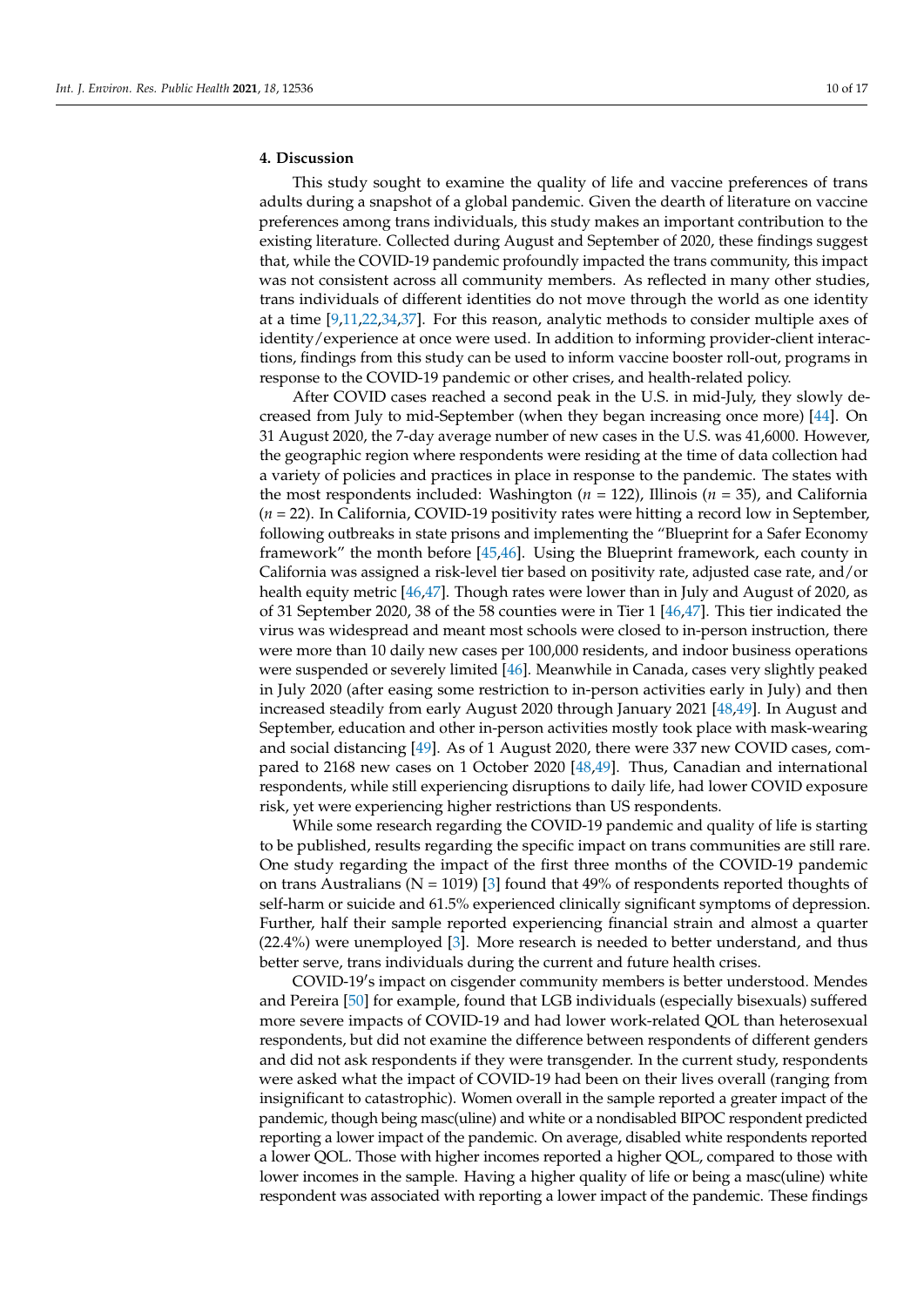align with other studies [\[51–](#page-15-22)[54\]](#page-15-23) that illustrate how varied experiences can be, even within subgroups (e.g., BIPOC, lower income, disabled) of larger communities.

Results from this study illustrate the profound differences of experiences within the trans community, especially in regard to disability. While between 15–25% of adults in the United States is disabled [\[55](#page-15-24)[,56\]](#page-15-25) about two thirds of the current sample reported being disabled and/or chronically ill. This is higher than the 39% of respondents in the U.S. Trans Survey who reported having a disability [\[11\]](#page-14-7) or the 55% of the respondents in the Trans PULSE Canada study who reported being disabled or chronically ill [\[57\]](#page-16-0). In the current study, being disabled and/or chronically ill was associated with lower quality of life and higher self-reported impact of the pandemic. Though being disabled/chronically ill alone did not predict pandemic impact, being a white disabled and/or chronically ill respondent predicted reporting lower QOLs than other respondents, which aligns with prior research regarding disability and QOL [\[52,](#page-15-26)[54\]](#page-15-23). Future analysis of the current study will more deeply examine the quality of life of disabled trans adults during the pandemic.

At the time of the data collection, no COVID-19 vaccine was publicly available yet. Distrust of the medical community, including vaccine provision, exists in multiple marginalized communities, including the trans community, due to historical and current mistreatment [\[18,](#page-14-22)[58,](#page-16-1)[59\]](#page-16-2). However, Matijczak and colleagues [\[60\]](#page-16-3) found that gender and sexual minority (GSM) respondents were not more likely to delay or avoid testing/treatment for COVID-19, as compared to their non-GSM counterparts. Rutherford and colleagues [\[16\]](#page-14-9) found that trans participants (*n =* 446) were more likely to report both being vaccinated for HPV and being denied the HPV vaccination than the sexual minority cis men (*n =* 3083) in the sample. Future research should examine whether trans individuals experienced barriers to receiving COVID-19 vaccinations and policy/practice shifts ensuring these barriers are not reproduced in the future must be made.

Findings from this study add to the burgeoning body of knowledge regarding differential experiences of trans individuals across multiple axes of identity and experience. The need to underscore the importance of emphasizing and honoring differences within communities remains. The variation in how the COVID-19 pandemic impacted different subgroups within the trans community, as well as the differences reported in quality of life, is no accident. Systems of oppression (including white supremacy, ableism, and misogyny) are utilized by individuals and institutions in power to heighten the impact of illness, poverty, and environmental issues on minoritized communities. When ensuring programs and practices are responsive to the needs of trans individuals, practitioners must not assume that an individual is either trans or BIPOC or disabled; rather, social service and healthcare provision should be shaped with the assumption that our clients hold multiple targeted identities. As these are systemic- and societal-level mechanisms, educators and practitioners must also include a focus on mezzo/macro interventions (e.g., policy, funding, culture shift).

#### *Strengths and Limitations*

This study has multiple strengths and limitations that should be considered when interpreting findings. While disabled and/or chronically ill members of the trans community are highly represented within the sample, there are small subgroups (i.e., Alaskan Native, Middle Eastern, Pacific Islander) within BIPOC respondents. Additionally, though there were many genders represented in the sample, only 11.3% (*n =* 50) of the respondents identified primarily as binary trans women. However, as the data were collected in August and September of 2020, they provide a valuable snapshot of the experiences of trans individuals during the COVID-19 pandemic. While the sample is not a representative random sample, the sample does reflect a variety of regions in the United States and includes a subsample of individuals from outside the U.S. context. With 449 respondents, the sample size did allow for multivariate analysis and considering the experiences of groups by multiple facets of their identity/experiences (e.g., masc(uline) BIPOC).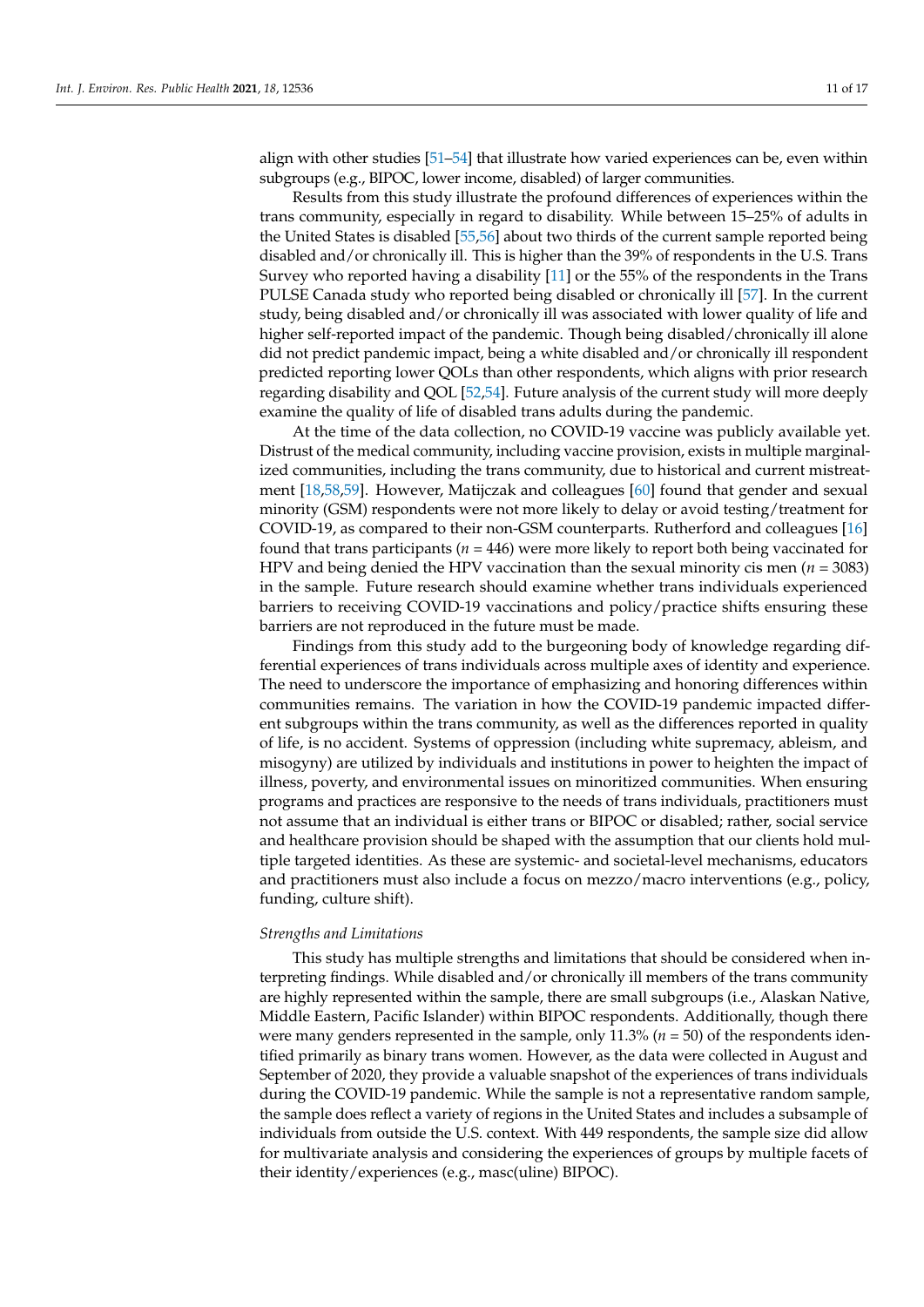# **5. Conclusions**

Limitations notwithstanding, this study provides much-needed data about trans adults during the COVID-19 pandemic. Healthcare providers, social workers, researchers, and those involved in writing policy need data examining the experiences and needs of the trans community through multiple layered lenses—not gender modality alone—in order to ensure we are truly responding to the community's needs and experiences. Future research related to barriers faced when attempting to access a vaccine, the experiences of disabled trans adults, and to better understand the impact of health crises on trans communities is needed to inform future public health responses to epidemics/pandemics impacting this community.

**Author Contributions:** Conceptualization, V.H. and J.S.; methodology, V.H. and A.K.M.; software, V.H. and A.K.M.; validation, V.H. and A.K.M.; formal analysis, V.H.; investigation, V.H.; data curation, V.H.; writing—original draft preparation, V.H. and J.S.; writing—review and editing, V.H. and A.K.M.; supervision, V.H. and J.S.; project administration, V.H. All authors have read and agreed to the published version of the manuscript.

**Funding:** This research received no external funding.

**Institutional Review Board Statement:** The study was conducted according to the guidelines of the Declaration of Helsinki, and approved by the Institutional Review Board (or Ethics Committee) of the University of Washington (STUDY00010863, 4 August 2020).

**Informed Consent Statement:** Informed consent was obtained from all subjects involved in the study.

**Data Availability Statement:** The data presented in this study are available on request from the corresponding author. The data are not publicly available due to ethical and privacy concerns.

**Acknowledgments:** The authors thank Kalei Kanuha and Clara Berridge for their expertise and assistance throughout the conceptualization of this study.

**Conflicts of Interest:** The authors declare no conflict of interest.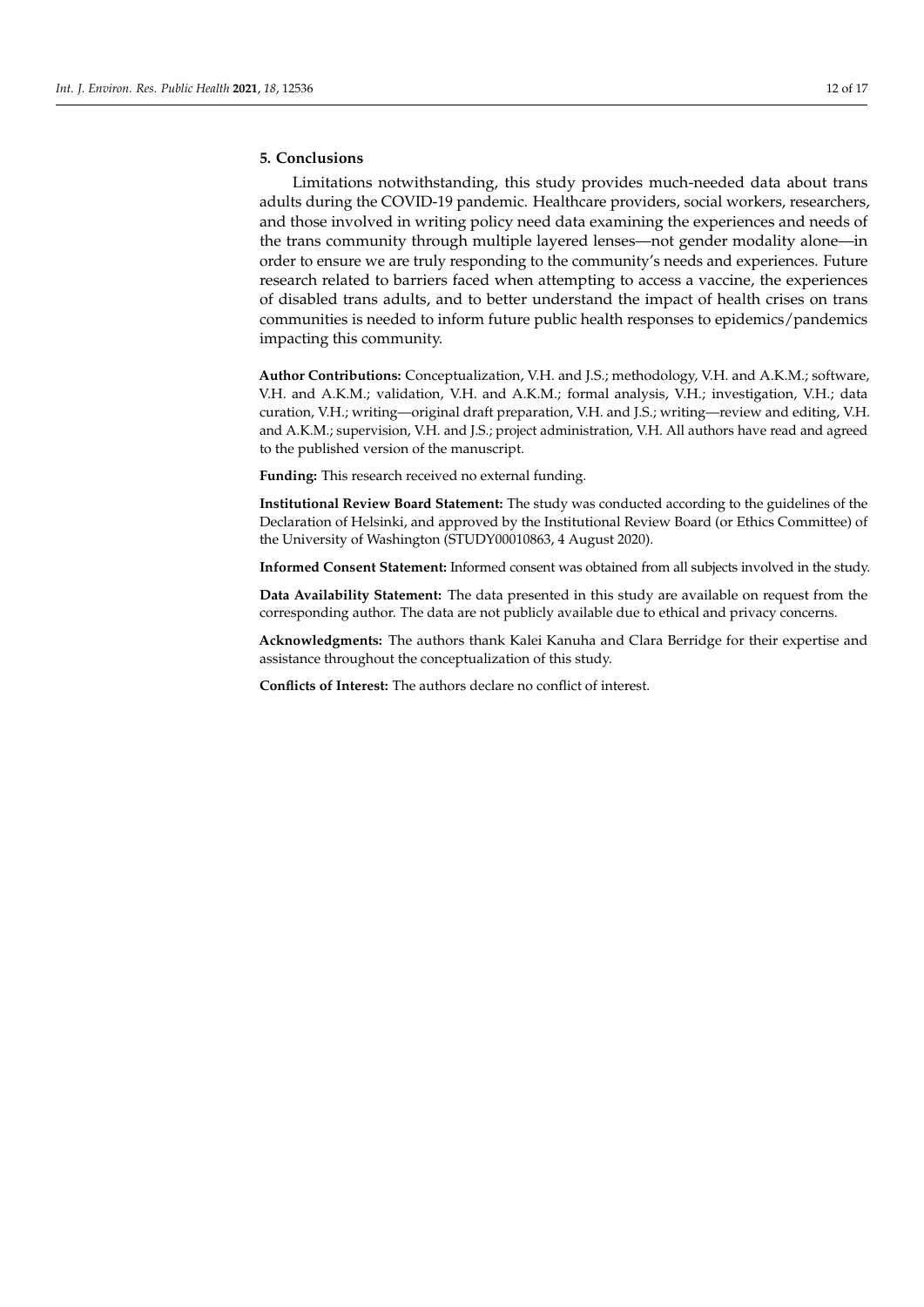# **Appendix A**

<span id="page-12-1"></span><span id="page-12-0"></span>

|              | <b>COVID Impact</b><br><b>Maior</b> or<br>Catastrophic |        |                  | <b>COVID Care</b>                        |                                          | <b>COVID Work</b> |                  | <b>Life Satisfaction</b>              |                  | <b>Health Self</b><br>Report |                  | Safe WHOOOL               |                  | Negative<br>Feelings         |                                                 | <b>Social Support</b> |                  | Total  |
|--------------|--------------------------------------------------------|--------|------------------|------------------------------------------|------------------------------------------|-------------------|------------------|---------------------------------------|------------------|------------------------------|------------------|---------------------------|------------------|------------------------------|-------------------------------------------------|-----------------------|------------------|--------|
|              |                                                        |        |                  | 7+ Days Outside of<br>Home in Last Month | 7+ Days Outside of<br>Home in Last Month |                   |                  | Satisfied or Very<br><b>Satisfied</b> |                  | <b>Good to Excellent</b>     |                  | Very Much or<br>Extremely |                  | Often/Always<br>Past 2 Weeks | <b>Usually/Always Receive</b><br>Needed Support |                       |                  |        |
|              | n                                                      | $\%$   | $\boldsymbol{n}$ | $\%$                                     | $\boldsymbol{n}$                         | $\%$              | $\boldsymbol{n}$ | $\%$                                  | $\boldsymbol{n}$ | $\%$                         | $\boldsymbol{n}$ | $\%$                      | $\boldsymbol{n}$ | $\%$                         | $\boldsymbol{n}$                                | $\%$                  | $\boldsymbol{n}$ | $\%$   |
|              |                                                        |        |                  |                                          |                                          |                   |                  | Age                                   |                  |                              |                  |                           |                  |                              |                                                 |                       |                  |        |
| $18 - 24$    | 38                                                     | 42.70% | 6                | 6.74%                                    | 34                                       | 38.20%            | 59               | 66.29%                                | 54               | 60.67%                       | 46               | 51.69%                    | 47               | 52.81%                       | 42                                              | 47.19%                | 89               | 19.82% |
| $25 - 34$    | 109                                                    | 47.39% | 34               | 14.78%                                   | 67                                       | 29.13%            | 163              | 70.87%                                | 149              | 64.78%                       | 115              | 50.00%                    | 134              | 58.26%                       | 141                                             | 61.30%                | 230              | 51.22% |
| $35 - 44$    | 39                                                     | 43.82% | 5                | 5.62%                                    | 30                                       | 33.71%            | 65               | 73.03%                                | 61               | 68.54%                       | 50               | 56.18%                    | 62               | 69.66%                       | 48                                              | 53.93%                | 89               | 19.82% |
| $45+$        | 18                                                     | 43.90% | 8                | 19.51%                                   | 6                                        | 14.63%            | 25               | 60.98%                                | 24               | 58.54%                       | 23               | 56.10%                    | 29               | 70.73%                       | 17                                              | 41.46%                | 41               | 9.13%  |
|              |                                                        |        |                  |                                          |                                          |                   |                  | Gender                                |                  |                              |                  |                           |                  |                              |                                                 |                       |                  |        |
| women        | 27                                                     | 52.94% | 3                | 5.88%                                    | 18                                       | 35.29%            | 32               | 62.75%                                | 32               | 62.75%                       | 23               | 45.10%                    | 16               | 31.37%                       | 25                                              | 49.02%                | 51               | 11.36% |
| men          | 42                                                     | 36.84% | 16               | 14.04%                                   | 33                                       | 28.95%            | 83               | 72.81%                                | 83               | 72.81%                       | 69               | 60.53%                    | 33               | 28.95%                       | 61                                              | 53.51%                | 114              | 25.39% |
| nonbinary    | 135                                                    | 47.54% | 36               | 12.68%                                   | 86                                       | 30.28%            | 197              | 69.37%                                | 173              | 60.92%                       | 141              | 49.65%                    | 128              | 45.07%                       | 162                                             | 57.04%                | 284              | 63.25% |
|              |                                                        |        |                  |                                          |                                          |                   |                  | Race                                  |                  |                              |                  |                           |                  |                              |                                                 |                       |                  |        |
| white        | 154                                                    | 45.97% | 39               | 11.64%                                   | 100                                      | 29.85%            | 234              | 69.85%                                | 221              | 65.97%                       | 176              | 52.54%                    | 132              | 39.40%                       | 183                                             | 54.63%                | 335              | 74.61% |
| <b>BIPOC</b> | 48                                                     | 43.24% | 15               | 13.51%                                   | 37                                       | 33.33%            | 76               | 68.47%                                | 66               | 59.46%                       | 56               | 50.45%                    | 43               | 38.74%                       | 64                                              | 57.66%                | 111              | 24.72% |
|              |                                                        |        |                  |                                          |                                          |                   |                  | Disabled and/or Chronically Ill       |                  |                              |                  |                           |                  |                              |                                                 |                       |                  |        |
| yes          | 146                                                    | 49.32% | 42               | 14.19%                                   | 91                                       | 30.74%            | 190              | 64.19%                                | 157              | 53.04%                       | 132              | 44.59%                    | 133              | 44.93%                       | 154                                             | 52.03%                | 296              | 65.92% |
| no           | 57                                                     | 37.25% | 12               | 7.84%                                    | 46                                       | 30.07%            | 122              | 79.74%                                | 131              | 85.62%                       | 102              | 66.67%                    | 44               | 28.76%                       | 95                                              | 62.09%                | 153              | 34.08% |
|              |                                                        |        |                  |                                          |                                          |                   |                  | Income                                |                  |                              |                  |                           |                  |                              |                                                 |                       |                  |        |
| none         | 15                                                     | 45.45% | $\overline{4}$   | 12.12%                                   | $\overline{4}$                           | 12.12%            | 20               | 60.61%                                | 15               | 45.45%                       | 16               | 48.48%                    | 15               | 45.45%                       | 18                                              | 54.55%                | 33               | 7.35%  |
| $<$ 20 k     | 62                                                     | 46.27% | 13               | 9.70%                                    | 42                                       | 31.34%            | 77               | 57.46%                                | 77               | 57.46%                       | 63               | 47.01%                    | 58               | 43.28%                       | 65                                              | 48.51%                | 134              | 29.84% |
| $20 - 40 k$  | 68                                                     | 53.13% | 15               | 11.72%                                   | 49                                       | 38.28%            | 93               | 72.66%                                | 78               | 60.94%                       | 61               | 47.66%                    | 52               | 40.63%                       | 71                                              | 55.47%                | 128              | 28.51% |
| $40 - 75k$   | 39                                                     | 37.86% | 13               | 12.62%                                   | 28                                       | 27.18%            | 84               | 81.55%                                | 79               | 76.70%                       | 63               | 61.17%                    | 38               | 36.89%                       | 62                                              | 60.19%                | 103              | 22.94% |
| $75k+$       | 20                                                     | 39.22% | 9                | 17.65%                                   | 14                                       | 27.45%            | 38               | 74.51%                                | 38               | 74.51%                       | 30               | 58.82%                    | 15               | 29.41%                       | 33                                              | 64.71%                | 51               | 11.36% |

# **Table A1.** Demographics and descriptive information.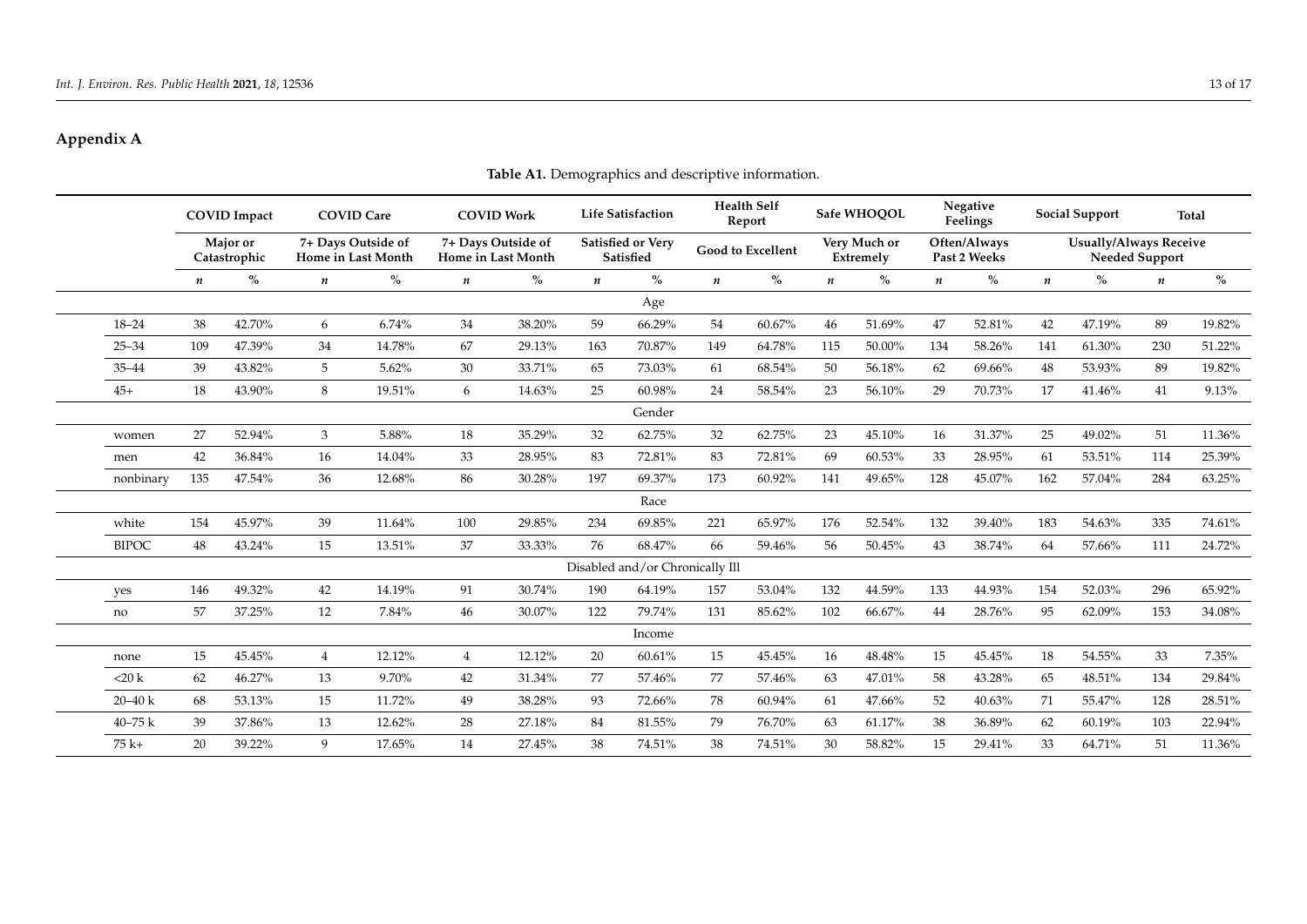|                  |                    | <b>COVID</b> Impact<br>Major or<br>Catastrophic |        | <b>COVID Care</b><br>7+ Days Outside of<br>Home in Last Month |        | <b>COVID Work</b><br>7+ Days Outside of<br>Home in Last Month |        | <b>Life Satisfaction</b><br><b>Satisfied or Very</b><br>Satisfied |        | <b>Health Self</b><br>Report<br><b>Good to Excellent</b> |        | Safe WHOOOL<br>Very Much or<br>Extremely |        | Negative<br>Feelings<br>Often/Always<br>Past 2 Weeks |        | <b>Social Support</b>                                  |        | <b>Total</b>     |        |
|------------------|--------------------|-------------------------------------------------|--------|---------------------------------------------------------------|--------|---------------------------------------------------------------|--------|-------------------------------------------------------------------|--------|----------------------------------------------------------|--------|------------------------------------------|--------|------------------------------------------------------|--------|--------------------------------------------------------|--------|------------------|--------|
|                  |                    |                                                 |        |                                                               |        |                                                               |        |                                                                   |        |                                                          |        |                                          |        |                                                      |        | <b>Usually/Always Receive</b><br><b>Needed Support</b> |        |                  |        |
|                  |                    | n                                               | $\%$   | $\boldsymbol{n}$                                              | $\%$   | n                                                             | $\%$   | n                                                                 | $\%$   | n                                                        | $\%$   | n                                        | $\%$   | n                                                    | $\%$   | $\boldsymbol{n}$                                       | $\%$   | $\boldsymbol{n}$ | $\%$   |
|                  | Employed full time |                                                 |        |                                                               |        |                                                               |        |                                                                   |        |                                                          |        |                                          |        |                                                      |        |                                                        |        |                  |        |
|                  | yes                | 74                                              | 37.56% | 25                                                            | 12.69% | 79                                                            | 40.10% | 157                                                               | 79.70% | 146                                                      | 74.11% | 113                                      | 57.36% | 70                                                   | 35.53% | 124                                                    | 62.94% | 197              | 43.88% |
|                  | no                 | 130                                             | 51.59% | 29                                                            | 11.51% | 58                                                            | 23.02% | 155                                                               | 61.51% | 142                                                      | 56.35% | 121                                      | 48.02% | 107                                                  | 42.46% | 124                                                    | 49.21% | 252              | 56.12% |
| Live in the U.S. |                    |                                                 |        |                                                               |        |                                                               |        |                                                                   |        |                                                          |        |                                          |        |                                                      |        |                                                        |        |                  |        |
|                  | yes                | 186                                             | 46.38% | 48                                                            | 11.97% | 126                                                           | 31.42% | 284                                                               | 70.82% | 256                                                      | 63.84% | 206                                      | 51.37% | 164                                                  | 40.90% | 224                                                    | 55.86% | 401              | 89.31% |
|                  | no                 | 18                                              | 37.50% | 6                                                             | 12.50% |                                                               | 22.92% | 28                                                                | 58.33% | 32                                                       | 66.67% | 28                                       | 58.33% | 13                                                   | 27.08% | 24                                                     | 50.00% | 48               | 10.69% |
| Total            |                    | 204                                             | 45.43% | 54                                                            | 12.03% | 137                                                           | 30.51% | 312                                                               | 69.49% | 288                                                      | 64.14% | 234                                      | 52.12% | 177                                                  | 39.42% | 248                                                    | 55.23% | 449              | 100%   |

**Table A1.** *Cont.*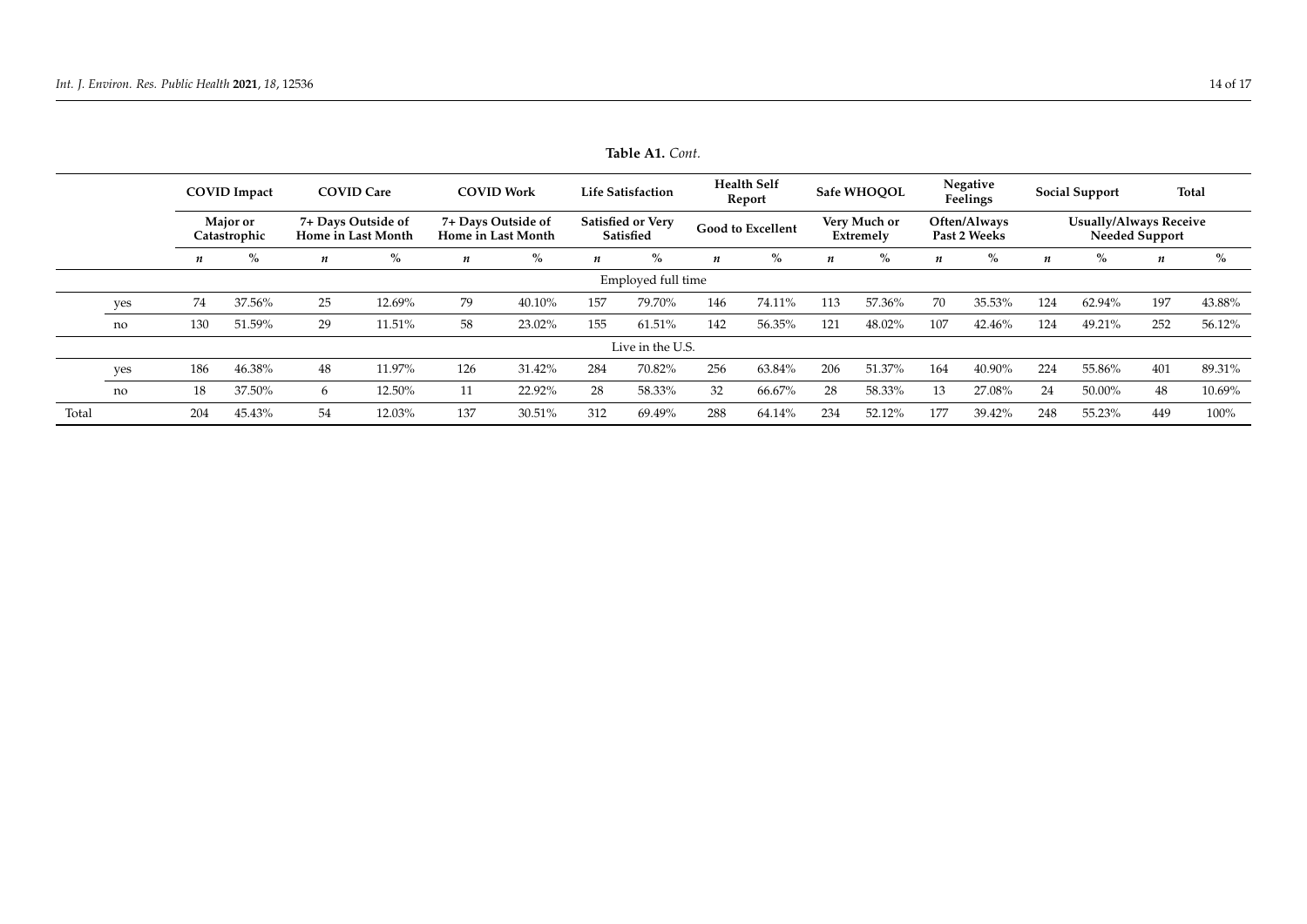## **References**

- <span id="page-14-0"></span>1. Cahill, S.R. Still in the Dark Regarding the Public Health Impact of COVID-19 on Sexual and Gender Minorities. *Am. J. Public Health* **2021**, *111*, e1–e4. [\[CrossRef\]](http://doi.org/10.2105/AJPH.2021.306397)
- 2. Ivers, L.C.; Walton, D.A. COVID-19: Global Health Equity in Pandemic Response. *Am. J. Trop. Med. Hyg.* **2020**, *102*, 1149–1150. [\[CrossRef\]](http://doi.org/10.4269/ajtmh.20-0260)
- <span id="page-14-1"></span>3. Zwickl, S.; Angus, L.; Qi, A.; Ginger, A.; Eshin, K.; Cook, T.; Leemaqz, S.Y.; Dowers, E.; Zajac, J.D.; Cheung, A. The impact of the first three months of the COVID-19 pandemic on the Australian trans community. *Int. J. Transgender Health* **2021**, 1–11. [\[CrossRef\]](http://doi.org/10.1080/26895269.2021.1890659)
- <span id="page-14-2"></span>4. The WHOQOL Group. Development of the World Health Organization. WHOQOL-BREF quality of life assessment. *Psychol. Med.* **1998**, *28*, 551–558. [\[CrossRef\]](http://doi.org/10.1017/S0033291798006667)
- <span id="page-14-3"></span>5. Ferraro, K.F.; Farmer, M.M.; Wybraniec, J.A. Health trajectories: Long-term dynamics among black and white adults. *J. Health Soc. Behav.* **1997**, *38*, 38–54. [\[CrossRef\]](http://doi.org/10.2307/2955360) [\[PubMed\]](http://www.ncbi.nlm.nih.gov/pubmed/9097507)
- <span id="page-14-4"></span>6. Wilcox, V.L.; Kasl, S.V.; Idler, E.L. Self-rated health and physical disability in elderly survivors of a major medical event. *J. Gerontol. Soc. Sci.* **1996**, *51*, S96–S104. [\[CrossRef\]](http://doi.org/10.1093/geronb/51B.2.S96) [\[PubMed\]](http://www.ncbi.nlm.nih.gov/pubmed/8785698)
- <span id="page-14-5"></span>7. Acevedo-Polakovich, I.; Bell, B.; Gamache, P.; Christian, A.S. Service accessibility for lesbian, gay, bisexual, transgender, and questioning youth. *Youth Soc.* **2013**, *45*, 75–97. [\[CrossRef\]](http://doi.org/10.1177/0044118X11409067)
- 8. Budge, S.L.; Rossman, H.K.; Howard, K.A.S. Coping and psychological distress among genderqueer individuals: The moderating effect of social support. *J. LGBT Issues Couns.* **2014**, *8*, 95–117. [\[CrossRef\]](http://doi.org/10.1080/15538605.2014.853641)
- <span id="page-14-21"></span>9. Durso, L.E.; Gates, G.J. *Serving Our Youth: Findings from a National Survey of Service Providers Working with Lesbian, Gay, Bisexual, and Transgender Youth who are Homeless or At Risk of Becoming Homeless*; The Williams Institute with True Colors Fund and The Palette Fund: Los Angeles, CA, USA, 2012.
- 10. Forge, N. *A Longitudinal Investigation of Risk and Resiliency among Homeless LGBT Youth Residing in a Transitional Living Shelter*; ProQuest Dissertations Publishing: Ann Arbor, MI, USA, 2013.
- <span id="page-14-7"></span>11. James, S.E.; Herman, J.L.; Rankin, S.; Keisling, M.; Mottet, L.; Anafi, M. *The Report of the 2015 U.S. Transgender Survey*; National Center for Transgender Equality: Washington, DC, USA, 2016.
- 12. Scourfield, J.; Roen, K.; McDermott, L. Lesbian, gay, bisexual and transgender young people's experiences of distress: Resilience, ambivalence and self-destructive behaviour. *Health Soc. Care Community* **2008**, *16*, 329–336. [\[CrossRef\]](http://doi.org/10.1111/j.1365-2524.2008.00769.x) [\[PubMed\]](http://www.ncbi.nlm.nih.gov/pubmed/18328055)
- <span id="page-14-6"></span>13. Su, D.; Irwin, J.; Fisher, C.; Ramos, A.; Kelley, M.; Mendoza, D.; Coleman, J. Mental Health Disparities Within the LGBT Population: A Comparison Between Transgender and Nontransgender Individuals. *Transgender Health* **2016**, *1*, 12–20. [\[CrossRef\]](http://doi.org/10.1089/trgh.2015.0001)
- <span id="page-14-8"></span>14. Andrasik, M.; Grove, D.; Broder, G.; Scott, H.; Allen, M.; Karuna, S. A descriptive analysis of transgender participants in phase 1-2a trials of the HIV Vaccine Trials Network (HVTN) in the United States and Peru. *Vaccine* **2019**, *37*, 3911–3917. [\[CrossRef\]](http://doi.org/10.1016/j.vaccine.2019.05.016)
- <span id="page-14-10"></span>15. Taylor, N.; Young, M.; Williams, V.; Benitez, J.; Usher, D.; Hammer, S.; Tieu, H.-V.; Sobieszczyk, M. Assessing Knowledge of HIV Vaccines and Biomedical Prevention Methods Among Transgender Women in the New York City Tri-State Area. *Transgender Health* **2020**, *5*, 116–121. [\[CrossRef\]](http://doi.org/10.1089/trgh.2019.0049) [\[PubMed\]](http://www.ncbi.nlm.nih.gov/pubmed/32656354)
- <span id="page-14-9"></span>16. Rutherford, L.; Stark, A.; Ablona, A.; Klassen, B.J.; Higgins, R.; Jacobsen, H.; Draenos, C.J.; Card, K.G.; Lachowsky, N.J. Health and well-being of trans and non-binary participants in a community-based survey of gay, bisexual, and queer men, and non-binary and Two-Spirit people across Canada. *PLoS ONE* **2021**, *16*, e0246525. [\[CrossRef\]](http://doi.org/10.1371/journal.pone.0246525) [\[PubMed\]](http://www.ncbi.nlm.nih.gov/pubmed/33571252)
- <span id="page-14-11"></span>17. Bauer, G.; Boyce, M.; Coleman, T.; Kaay, M.; Scanlon, K. Who are Trans People in Ontario? Trans PULSE e-Bulletin, Downloadable in English or French. 20 July 2010. Volume 1. Available online: <https://www.transpulseproject.ca> (accessed on 15 August 2021).
- <span id="page-14-22"></span>18. Romanelli, M.; Hudson, K. Individual and Systemic Barriers to Health Care: Perspectives of Lesbian, Gay, Bisexual, and Transgender Adults. *Am. J. Orthopsychiatry* **2017**, *87*, 714–728. [\[CrossRef\]](http://doi.org/10.1037/ort0000306) [\[PubMed\]](http://www.ncbi.nlm.nih.gov/pubmed/29154611)
- <span id="page-14-12"></span>19. Scheim, A.I.; Zong, X.; Giblon, R.; Bauer, G.R. Disparities in access to family physicians among transgender people in Ontario, Canada. *Int. J. Transgenderism* **2017**, *18*, 343–352. [\[CrossRef\]](http://doi.org/10.1080/15532739.2017.1323069)
- <span id="page-14-13"></span>20. Van der Miesen Anna, I.R.; Raaijmakers, D.; Van de Grift Tim, C. "You Have to Wait a Little Longer": Transgender (Mental) Health at Risk as a Consequence of Deferring Gender-Affirming Treatments During COVID-19. *Arch. Sex. Behav.* **2020**, *49*, 1395–1399. [\[CrossRef\]](http://doi.org/10.1007/s10508-020-01754-3)
- <span id="page-14-14"></span>21. Bränström, R.; Pachankis, J.E. Reduction in mental health treatment utilization among transgender individuals after genderaffirming surgeries: A total population study. *Am. J. Psychiatry* **2020**, *177*, 727–734. [\[CrossRef\]](http://doi.org/10.1176/appi.ajp.2019.19010080)
- <span id="page-14-15"></span>22. Wang, Y.; Pan, B.; Liu, Y.; Amanda, W.; Ou, J.; Chen, R. Health care and mental health challenges for transgender individuals during the COVID-19 pandemic. *Lancet Diabetes Endocrinol.* **2020**, *8*, 564–565. [\[CrossRef\]](http://doi.org/10.1016/S2213-8587(20)30182-0)
- <span id="page-14-16"></span>23. Lock, L.; Anderson, B.; Hill, B.J. Transgender Care and the COVID-19 Pandemic: Exploring the Initiation and Continuation of Transgender Care In-Person and Through Telehealth. *Transgender Health* **2021**. [\[CrossRef\]](http://doi.org/10.1089/trgh.2020.0161)
- <span id="page-14-17"></span>24. Egan, M.; Tannahill, C.; Petticrew, M.; Thomas, S. Psychosocial risk factors in home and community settings and their associations with population health and health inequalities: A systematic meta-review. *BMC Public Health* **2008**, *8*, 239. [\[CrossRef\]](http://doi.org/10.1186/1471-2458-8-239)
- 25. Holt-Lunstad, J.; Smith, T.B.; Layton, J.B. Social relationships and mortality risk: A meta-analytic review. *PLoS Med.* **2010**, *7*, e1000316. [\[CrossRef\]](http://doi.org/10.1371/journal.pmed.1000316)
- <span id="page-14-18"></span>26. Shields, M. Community belonging and self-perceived health. *Health Rep.* **2008**, *19*, 51–60.
- <span id="page-14-19"></span>27. Kawachi, I.; Kennedy, B.P.; Glass, R. Social capital and self-rated health: A contextual analysis. *Am. J. Public Health* **1999**, *89*, 1187–1193. [\[CrossRef\]](http://doi.org/10.2105/AJPH.89.8.1187) [\[PubMed\]](http://www.ncbi.nlm.nih.gov/pubmed/10432904)
- <span id="page-14-20"></span>28. Kennedy, B.; Kawachi, I.; Prothrow-Stith, D.; Lochner, K.; Gupta, V. Social capital, income inequality, and firearm violent crime. *Soc. Sci. Med.* **1998**, *47*, 7–17. [\[CrossRef\]](http://doi.org/10.1016/S0277-9536(98)00097-5)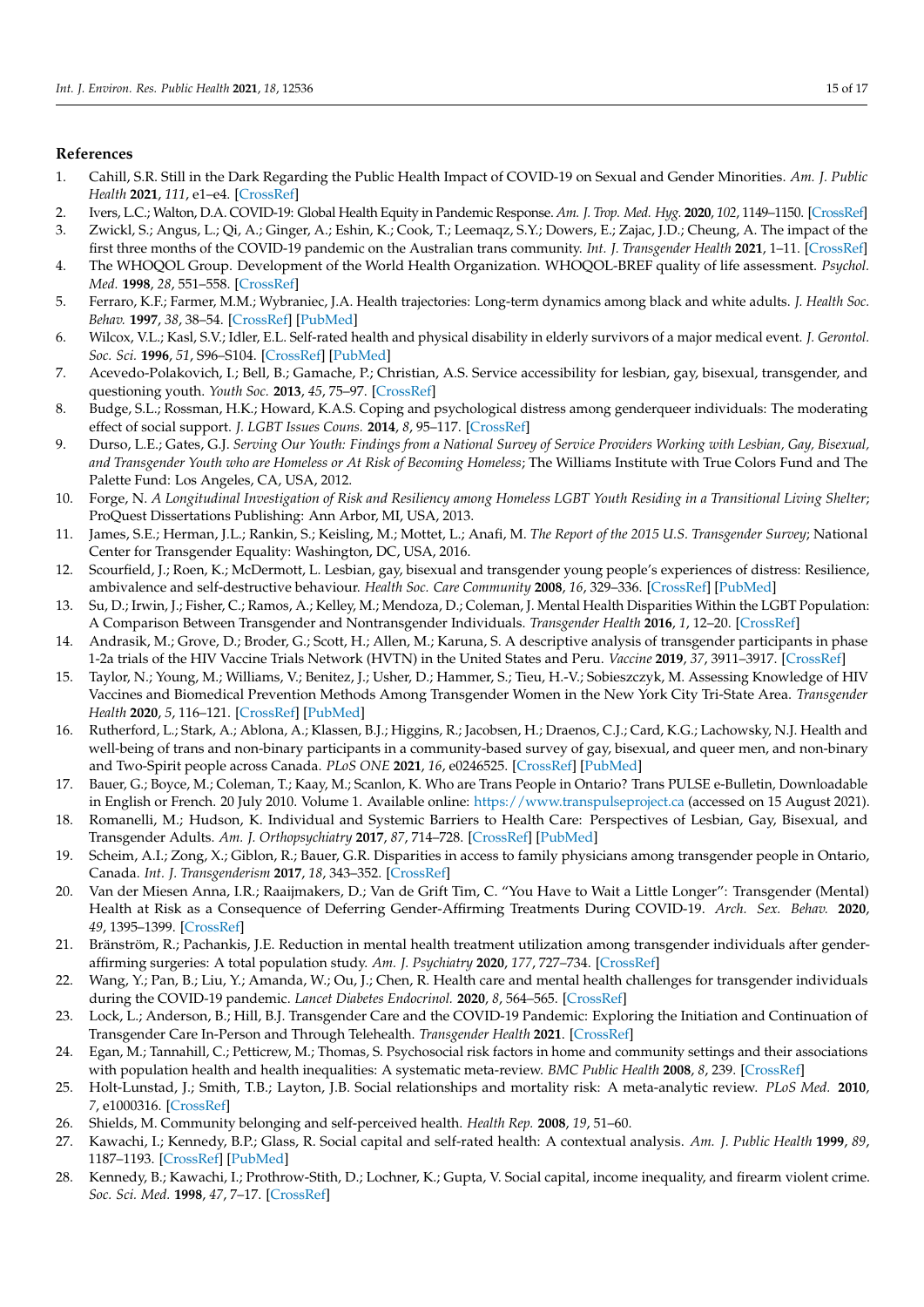- <span id="page-15-0"></span>29. Goldbach, C.; Knutson, D.; Milton, D.C. LGBTQ+ People and COVID-19: The Importance of Resilience During a Pandemic. *Psychol. Sex. Orientat. Gend. Divers.* **2020**, *6*, 123–132. [\[CrossRef\]](http://doi.org/10.1037/sgd0000463)
- <span id="page-15-1"></span>30. Szkody, E.; Stearns, M.; Stanhope, L.; McKinney, C. Stress-Buffering Role of Social Support during COVID-19. *Fam. Process* **2021**, *60*, 1002–1015. [\[CrossRef\]](http://doi.org/10.1111/famp.12618) [\[PubMed\]](http://www.ncbi.nlm.nih.gov/pubmed/33220082)
- <span id="page-15-2"></span>31. Umucu, E.; Lee, B. Examining the impact of COVID-19 on stress and coping strategies in individuals with disabilities and chronic conditions. *Rehabil. Psychol.* **2020**, *65*, 193–198. [\[CrossRef\]](http://doi.org/10.1037/rep0000328)
- <span id="page-15-3"></span>32. Idler, E.L.; Benyamini, Y. Self-rated health and mortality: A review of twenty-seven community studies. *J. Health Soc. Behav.* **1997**, *38*, 21–37. [\[CrossRef\]](http://doi.org/10.2307/2955359) [\[PubMed\]](http://www.ncbi.nlm.nih.gov/pubmed/9097506)
- <span id="page-15-4"></span>33. Kaplan, G.A.; Goldberg, D.E.; Everson, S.A.; Cohen, R.D.; Salonen, R.; Tuomilehto, J.; Salonen, J. Perceived health status and morbidity and mortality: Evidence from the Kuopio ischaemic heart disease risk factor study. *Int. J. Epidemiol.* **1996**, *25*, 259–265. [\[CrossRef\]](http://doi.org/10.1093/ije/25.2.259) [\[PubMed\]](http://www.ncbi.nlm.nih.gov/pubmed/9119550)
- <span id="page-15-5"></span>34. Gonzales, G.; Loret de Mola, E.; Gavulic, K.A.; McKay, T.; Purcell, C. Mental Health Needs Among Lesbian, Gay, Bisexual, and Transgender College Students During the COVID-19 Pandemic. *J. Adolesc. Health* **2020**, *67*, 645–648. [\[CrossRef\]](http://doi.org/10.1016/j.jadohealth.2020.08.006) [\[PubMed\]](http://www.ncbi.nlm.nih.gov/pubmed/32933837)
- <span id="page-15-6"></span>35. Paceley, M.S.; Okrey-Anderson, S.; Fish, J.N.; McInroy, L.; Lin, M. Beyond a shared experience: Queer and trans youth navigating COVID-19. *Qual. Soc. Work* **2021**, *20*, 97–104. [\[CrossRef\]](http://doi.org/10.1177/1473325020973329) [\[PubMed\]](http://www.ncbi.nlm.nih.gov/pubmed/34025216)
- <span id="page-15-7"></span>36. Valdes, L. In the Shadow of the Health-Care City: Historicizing Trans Latinx Immigrant Experiences during the Coronavirus Pandemic. *US Lat. Lat. Oral Hist. J.* **2021**, *5*, 32–65. [\[CrossRef\]](http://doi.org/10.7560/OHJ503)
- <span id="page-15-8"></span>37. Gibb, J.K.; DuBois, L.Z.; Williams, S.; McKerracher, L.; Juster, R.P.; Fields, J. Sexual and gender minority health vulnerabilities during the COVID-19 health crisis. *Am. J. Hum. Biol.* **2020**, *32*, e23499. [\[CrossRef\]](http://doi.org/10.1002/ajhb.23499) [\[PubMed\]](http://www.ncbi.nlm.nih.gov/pubmed/32910838)
- <span id="page-15-9"></span>38. Harris, P.A.; Taylor, R.; Minor, B.L.; Elliott, V.; Fernandez, M.; O'Neal, L.; McLeod, L.; GDelacqua, G.; Delacqua, F.; Kirby, J.; et al. REDCap Consortium, The REDCap consortium: Building an international community of software partners. *J. Biomed. Inform.* **2019**. [\[CrossRef\]](http://doi.org/10.1016/j.jbi.2019.103208) [\[PubMed\]](http://www.ncbi.nlm.nih.gov/pubmed/31078660)
- <span id="page-15-10"></span>39. Harris, P.A.; Taylor, R.; Thielke, R.; Payne, J.; Gonzalez, N.; Conde, J.G. Research electronic data capture (REDCap)—A metadatadriven methodology and workflow process for providing translational research informatics support. *J. Biomed. Inform.* **2009**, *42*, 377–381. [\[CrossRef\]](http://doi.org/10.1016/j.jbi.2008.08.010)
- <span id="page-15-11"></span>40. Centers for Disease Control and Prevention (CDC). *Behavioral Risk Factor Surveillance System Survey Data*; U.S. Department of Health and Human Services, Centers for Disease Control and Prevention: Atlanta, GA, USA, 2020.
- <span id="page-15-12"></span>41. Buuren, S.V.; Groothuis-Oudshoorn, K. Mice: Multivariate imputation by chained equations in R. *J. Stat. Softw.* **2011**, *45*, 1–67. [\[CrossRef\]](http://doi.org/10.18637/jss.v045.i03)
- <span id="page-15-13"></span>42. R Core Team. *R: A Language and Environment for Statistical Computing*; R Foundation for Statistical Computing: Vienna, Austria, 2019.
- <span id="page-15-14"></span>43. IBM Corp. In *IBM SPSS Statistics for Windows, Version 28.0. Released 2021*; IBM Corp: Armonk, NY, USA.
- <span id="page-15-15"></span>44. Coronavirus in the U.S.: Latest Map and Case Count. *The New York Times*, 13 November 2021. Available online: <https://www.nytimes.com/interactive/2021/us/covid-cases.html> (accessed on 13 November 2021).
- <span id="page-15-16"></span>45. Procter, R. *Remember When? Timeline Marks Key Events in California's Year-Long Pandemic Grind*; CalMatters: Sacramento, CA, USA, 2021; Available online: <https://calmatters.org/health/coronavirus/2021/03/timeline-california-pandemic-year-key-points/> (accessed on 13 November 2021).
- <span id="page-15-17"></span>46. State of California. Current Safety Measures. Coronavirus COVID-19 Response. 4 November 2021. Available online: <https://covid19.ca.gov/safely-reopening/> (accessed on 13 November 2021).
- <span id="page-15-18"></span>47. California Department of Public Health. California Blueprint Data Archive. 15 June 2021. Available online: [https://www.cdph.](https://www.cdph.ca.gov/Programs/CID/DCDC/Pages/COVID-19/CaliforniaBlueprintDataCharts.aspx) [ca.gov/Programs/CID/DCDC/Pages/COVID-19/CaliforniaBlueprintDataCharts.aspx](https://www.cdph.ca.gov/Programs/CID/DCDC/Pages/COVID-19/CaliforniaBlueprintDataCharts.aspx) (accessed on 13 November 2021).
- <span id="page-15-19"></span>48. Public Health Agency of Canada. Covid-19 Daily Epidemiology Update. Canada.ca. 28 May 2021. Available online: <https://health-infobase.canada.ca/covid-19/epidemiological-summary-covid-19-cases.html> (accessed on 13 November 2021).
- <span id="page-15-20"></span>49. Covid-19: Recovery and Re-Opening Tracker. McCarthy Tétrault. 10 November 2021. Available online: [https://www.mccarthy.](https://www.mccarthy.ca/en/insights/articles/covid-19-recovery-and-re-opening-tracker) [ca/en/insights/articles/covid-19-recovery-and-re-opening-tracker](https://www.mccarthy.ca/en/insights/articles/covid-19-recovery-and-re-opening-tracker) (accessed on 13 November 2021).
- <span id="page-15-21"></span>50. Mendes, C.; Pereira, H. Assessing the Impact of COVID-19 on Work-Related Quality of Life through the Lens of Sexual Orientation. *Behav. Sci.* **2021**, *11*, 58. [\[CrossRef\]](http://doi.org/10.3390/bs11050058)
- <span id="page-15-22"></span>51. Brennan, D.; Spencer, A. Health-related quality of life and income-related social mobility in young adults. *Health Qual. Life Outcomes* **2014**, *12*, 52. [\[CrossRef\]](http://doi.org/10.1186/1477-7525-12-52)
- <span id="page-15-26"></span>52. Ćwirlej-Sozańska, A.; Wiśniowska-Szurlej, A.; Wilmowska-Pietruszyńska, A.; Sozański, B. Factors associated with disability and quality of life among the oldest-old living in community in Poland—A cross-sectional study. *Ann. Agric. Environ. Med.* **2020**, *27*, 621–629. [\[CrossRef\]](http://doi.org/10.26444/aaem/115020)
- 53. Hughes, M.; Thomas, M. The Continuing Significance of Race Revisited: A Study of Race, Class, and Quality of Life in America, 1972 to 1996. *Am. Sociol. Rev.* **1998**, *63*, 785–795. [\[CrossRef\]](http://doi.org/10.2307/2657501)
- <span id="page-15-23"></span>54. Mack, S.; Jacobi, F.; Beesdo-Baum, K.; Gerschler, A.; Strehle, J.; Höfler, M.; Busch, M.A.; Maske, U.; Hapke, U.; Gaebel, W.; et al. Functional disability and quality of life decrements in mental disorders: Results from the Mental Health Module of the German Health Interview and Examination Survey for Adults (DEGS1-MH). *Eur. Psychiatry* **2015**, *30*, 793–800. [\[CrossRef\]](http://doi.org/10.1016/j.eurpsy.2015.06.003)
- <span id="page-15-24"></span>55. Okoro, C.A.; Hollis, N.D.; Cyrus, A.C.; Griffin-Blake, S. Prevalence of Disabilities and Health Care Access by Disability Status and Type Among Adults—United States. *MMWR Morb. Mortal Wkly. Rep.* **2016**, *67*, 882–887. [\[CrossRef\]](http://doi.org/10.15585/mmwr.mm6732a3) [\[PubMed\]](http://www.ncbi.nlm.nih.gov/pubmed/30114005)
- <span id="page-15-25"></span>56. U.S. Census Bureau. 2015 American Survey 1-Year Estimates: Disability Characteristics. 2015. Available online: [http://factfinder.census.](http://factfinder.census.gov/faces/tableservices/jsf/pages/productview.xhtml?pid=ACS_15_1YR_S1810&prodType=table) [gov/faces/tableservices/jsf/pages/productview.xhtml?pid=ACS\\_15\\_1YR\\_S1810&prodType=table](http://factfinder.census.gov/faces/tableservices/jsf/pages/productview.xhtml?pid=ACS_15_1YR_S1810&prodType=table) (accessed on 15 August 2021).